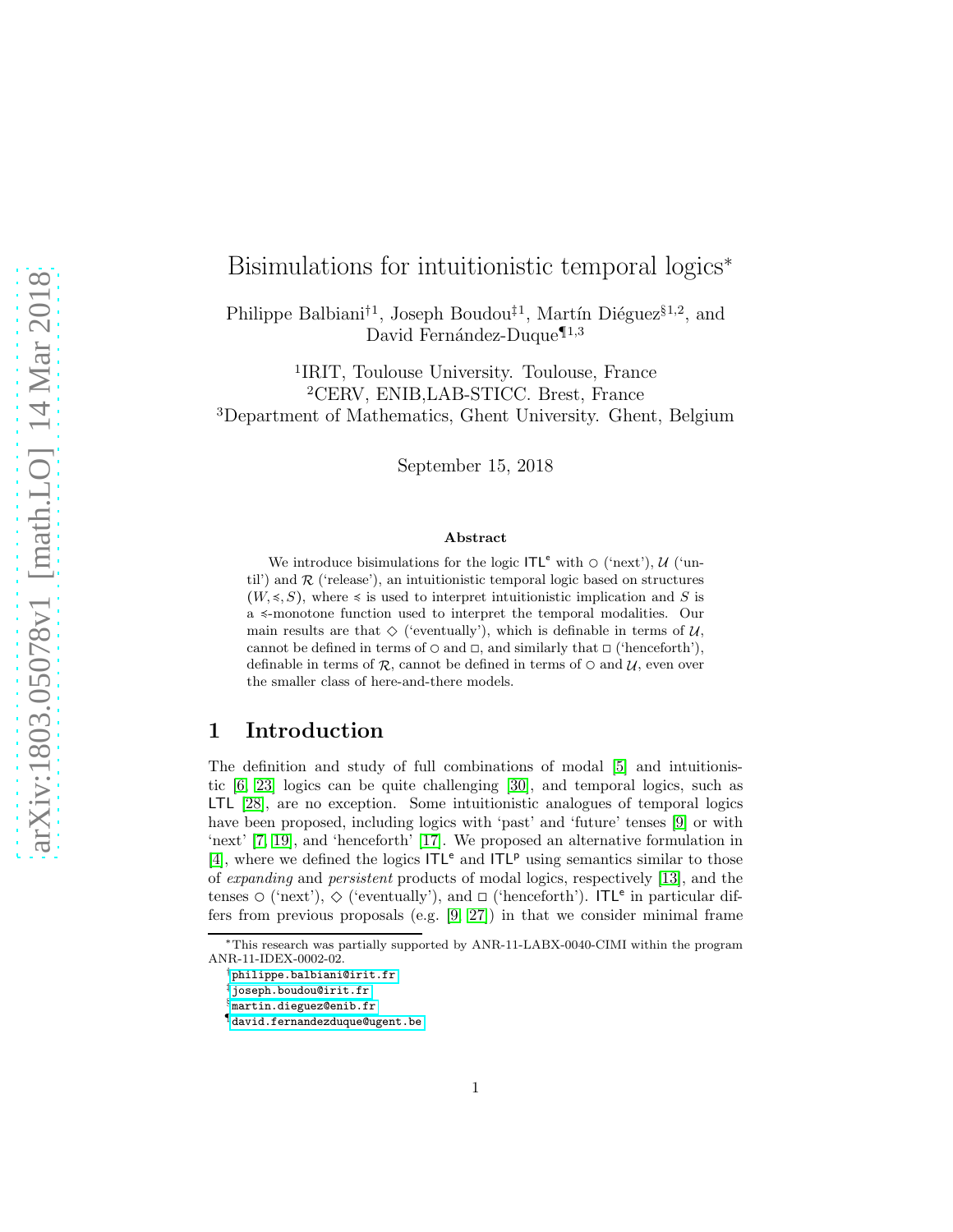conditions that allow for all formulas to be upward-closed under the intuitionistic preorder, which we denote  $\leq$ . We then showed that ITL<sup>e</sup> with  $\circ$  ('next'),  $\diamondsuit$  ('eventually'), and  $\Box$  ('henceforth') is decidable, thus obtaining the first intuitionistic analogue of LTL which contains the three tenses, is conservative over propositional intuitionistic logic, is interpreted over unbounded time, and is known to be decidable.

Note that both  $\diamond$  and  $\square$  are taken as primitives, in contrast with the classical case, where  $\Diamond \varphi$  may be defined by  $\Diamond \varphi \equiv \neg \Box \neg \varphi$ , whereas the latter equivalence is not intuitionistically valid. The same situation holds in the more expressive language with  $\mathcal{U}$  ('until'): while the language with  $\circ$  and  $\mathcal{U}$  is equally expressive to classical monadic first-order logic with  $\leq$  over  $\mathbb{N}$  [\[12\]](#page-15-6),  $\mathcal{U}$  admits a first-order definable intuitionistic dual,  $R$  ('release'), which cannot be defined in terms of  $U$  using the classical definition. However, this is not enough to conclude that  $\mathcal R$  cannot be defined in a different way. Thus, while in [\[4\]](#page-15-4) we explored the question of decidability, here we will focus on definability; which of the modal operators can be defined in terms of the others? As is well-known,  $\Diamond \varphi \equiv \top \mathcal{U} \varphi$ and  $\Box \varphi \equiv \bot \mathcal{R} \varphi$ ; these equivalences remain valid in the intuitionistic setting. Nevertheless, we will show that  $\Box$  cannot be defined in terms of  $\mathcal{U}$ , and  $\diamond$ cannot be defined in terms of  $\mathcal{R}$ ; in order to prove this, we will develop a theory of bisimulations on  $ITL<sup>e</sup>$  models.

Following Simpson [\[30\]](#page-17-0) and other authors, we interpret the language of  $ITL<sup>e</sup>$ using bi-relational structures, with a partial order  $\leq$  to interpret intuitionistic implication, and a function or relation, which we denote  $S$ , representing the passage of time. Alternatively, one may consider topological interpretations [\[8\]](#page-15-7), but we will not discuss those here. Various intuitionistic temporal logics have been considered, using variants of these semantics and different formal languages. The main contributions include:

- Davies' intuitionistic temporal logic with  $\circ$  [\[7\]](#page-15-3) was provided Kripke semantics and a complete deductive system by Kojima and Igarashi [\[19\]](#page-16-1).
- Logics with  $\circ$ ,  $\Box$  were axiomatized by Kamide and Wansing [\[17\]](#page-16-2), where  $\Box$ was interpreted over bounded time.
- Nishimura [\[25\]](#page-16-4) provided a sound and complete axiomatization for an intuitionistic variant of the propositional dynamic logic PDL.
- Balbiani and Diéguez axiomatized the here-and-there variant of LTL with  $\circ$ ,  $\circ$ ,  $\Box$  [\[2\]](#page-15-8), here denoted ITL<sup>ht</sup>.
- Fernández-Duque [\[10\]](#page-15-9) proved the decidability of a logic based on topological semantics with  $\circ$ ,  $\diamond$  and a universal modality.
- The authors [\[4\]](#page-15-4) proved that the logic ITL<sup>e</sup> with  $\circ$ ,  $\circlearrowright$ ,  $\circlearrowright$  has the strong finite model property and hence is decidable, yet the logic  $ITL<sup>p</sup>$ , based on a more restrictive class of frames, does not enjoy the fmp.

In this paper, we extend  $ITL<sup>e</sup>$  to include  $\mathcal{U}$  ('until') and  $\mathcal{R}$  ('release'). We will introduce different notions of bisimulation which preserve formulas with  $\circ$ and each of  $\Diamond$ ,  $\Box$ ,  $\mathcal U$  and  $\mathcal R$ . With this, we will show that  $\mathcal R$  (or even  $\Box$ ) may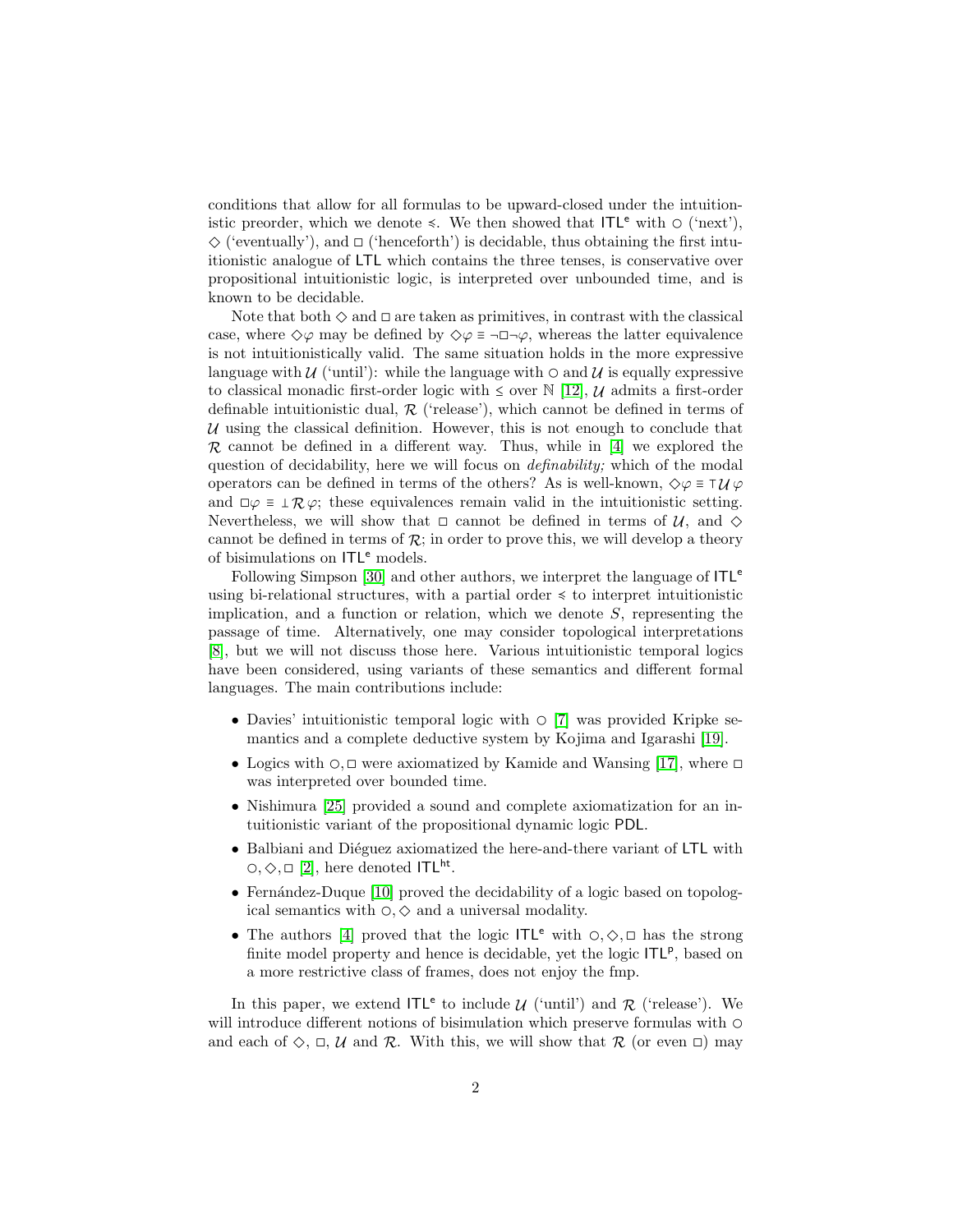not be defined in terms of  $\mathcal U$  over the class of here-and-there models, while  $\diamondsuit$ can be defined in terms of  $\Box$  and  $\mathcal U$  can be defined in terms of  $\mathcal R$  over this class. However, we show that over the wider class of expanding models,  $\diamond$  cannot be defined in terms of  $\square$ .

### 2 Syntax and semantics

We will work in sublanguages of the language  $\mathcal L$  given by the following grammar:

 $\varphi, \psi = p \mid \bot \mid \varphi \wedge \psi \mid \varphi \vee \psi \mid \varphi \rightarrow \psi \mid O\varphi \mid \Diamond \varphi \mid \Box \varphi \mid \varphi \mathcal{U} \psi \mid \varphi \mathcal{R} \psi$ 

where  $p$  is an element of a countable set of propositional variables  $\mathbb{P}$ . All sublanguages we will consider include all Boolean operators and ◯, hence we denote them by displaying the additional connectives as a subscript; for example,  $\mathcal{L}_{\Diamond \Box}$ denotes the  $U$ -free,  $R$ -free fragment. As an exception to this general convention,  $\mathcal{L}_{\odot}$  denotes the fragment without  $\diamondsuit, \Box, \mathcal{U}$  or  $\mathcal{R}$ .

Given any formula  $\varphi$ , we define the *length* of  $\varphi$  (in symbols,  $|\varphi|$ ) recursively as follows:

- $|p| = |\perp| = 0;$
- $|\phi \odot \psi| = 1 + |\phi| + |\psi|$ , with  $\odot \in \{ \vee, \wedge, \rightarrow, \mathcal{R}, \mathcal{U} \};$
- $|\odot \psi| = 1 + |\psi|$ , with  $\odot \in \{\neg, \circ, \Box, \diamondsuit\}.$

Broadly speaking, the length of a formula  $\varphi$  corresponds to the number of connectives appearing in  $\varphi$ .

#### 2.1 Dynamic posets

Formulas of  $\mathcal L$  are interpreted over dynamic posets. A *dynamic poset* is a tuple  $\mathcal{D} = (W, \leq, S)$ , where W is a non-empty set of states,  $\leq$  is a partial order, and  $S$  is a function from  $W$  to  $W$  satisfying the *forward confluence* condition that for all  $w, v \in W$ , if  $w \leq v$  then  $S(w) \leq S(v)$ . An *intuitionistic dynamic model*, or simply model, is a tuple  $\mathcal{M} = (W, \leq, S, V)$  consisting of a dynamic poset equipped with a valuation function  $V$  from  $W$  to sets of propositional variables that is  $\leq$ -monotone, in the sense that for all w, v ∈ W, if  $w \leq v$  then  $V(w) \subseteq V(v)$ . In the standard way, we define  $S^0(w) = w$  and, for all  $k > 0$ ,  $S^k(w) = S(S^{k-1}(w))$ . Then we define the satisfaction relation  $\models$  inductively by:

- 1.  $\mathcal{M}, w \models p$  iff  $p \in V(w)$ ; 5.  $M, w \models \bigcirc \varphi$  iff  $M, S(w) \models \varphi;$
- 2.  $\mathcal{M}, w \neq \bot$ ;
- 3.  $M, w \models \varphi \land \psi$  iff  $M, w \models \varphi$  and  $\mathcal{M}, w \models \psi$ ;
- 4.  $M, w \models \varphi \lor \psi$  iff  $M, w \models \varphi$  or  $\mathcal{M}, w \models \psi$ :
- 6.  $\mathcal{M}, w \models \varphi \rightarrow \psi$  iff  $\forall v \geq w$ , if  $\mathcal{M}, v \models \varphi$ , then  $\mathcal{M}, v \models \psi$ ;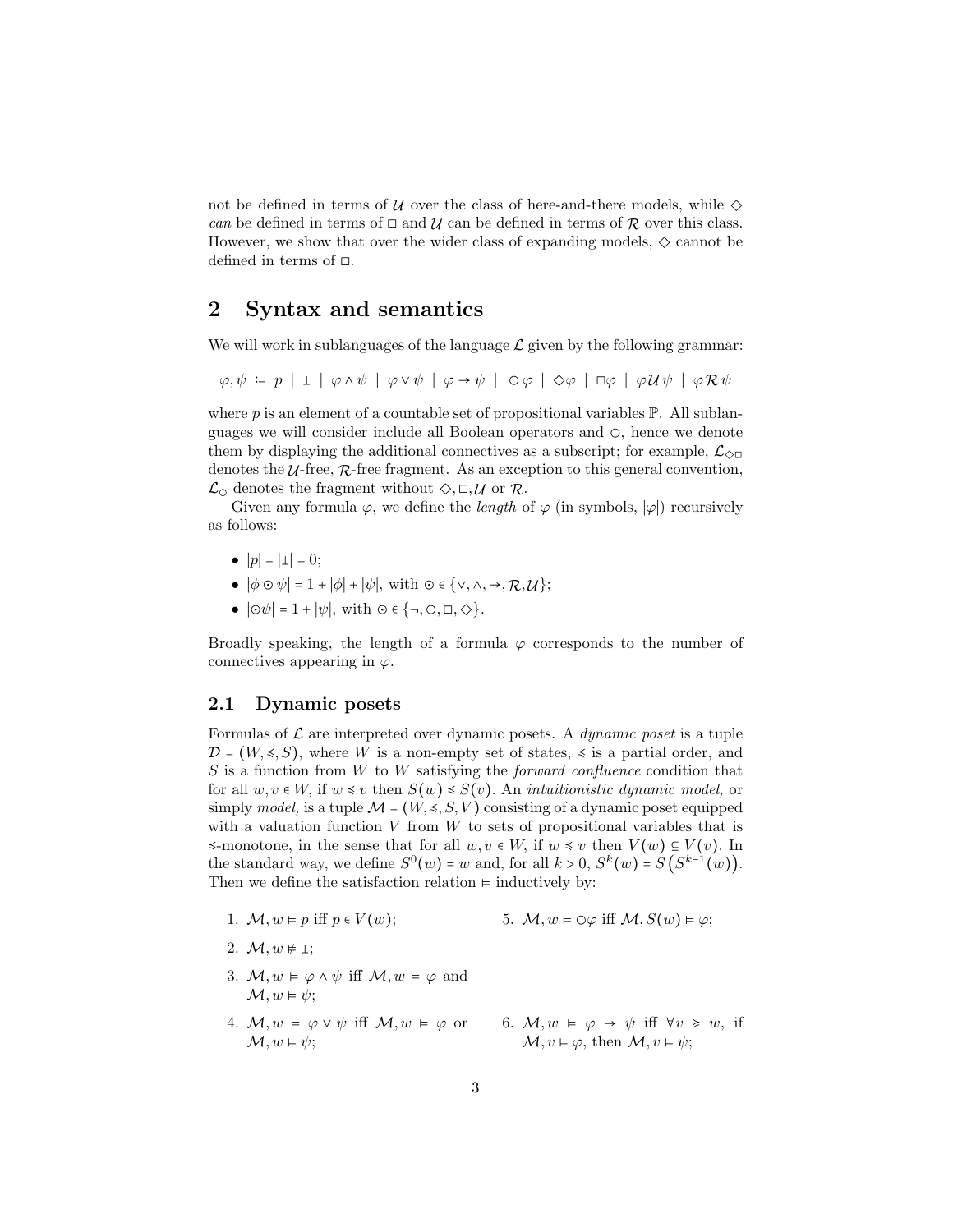- 7.  $M, w \models \Diamond \varphi$  iff there exists k s.t.  $\mathcal{M}, S^k(w) \models \varphi;$
- 8.  $M, w \models \Box \varphi$  iff for all k,  $\mathcal{M}, S^k(w) \vDash \varphi;$
- 9.  $M, w \models \varphi \mathcal{U} \psi$  iff there exists  $k \geq$

0 s.t.  $\mathcal{M}, S^k(w) \models \psi$  and  $\forall i \in$  $[0,k), \mathcal{M}, S^i(w) \models \varphi;$ 

10.  $M, w \models \varphi \mathcal{R} \psi$  iff for all  $k \geq 0$ , either  $\mathcal{M}, S^k(w) \models \psi$ , or  $\exists i \in [0, k)$ s.t.  $\mathcal{M}, S^i(w) \models \varphi$ .

As usual, a formula  $\varphi$  is *satisfiable over a class of models*  $\Omega$  if there is a model  $M \in \Omega$  and a world w of M so that  $M, w \models \varphi$ , and valid over  $\Omega$  if, for every world w of every model  $M \in \Omega$ ,  $M, w \models \varphi$ . Satisfiability (validity) over the class of models based on an arbitrary dynamic poset will be called satisfiability (validity) for  $ITL<sup>e</sup>$ , or expanding domain linear temporal logic.<sup>[1](#page-3-0)</sup>

The relation between dynamic posets and expanding products of modal logics is detailed in [\[4\]](#page-15-4), where the following is also shown. Below, we use the notation  $\llbracket \varphi \rrbracket = \{ w \in W \mid \mathcal{M}, w \models \varphi \}.$ 

**Lemma 1.** Let  $\mathcal{D} = (W, \leq, S)$ , where  $(W, \leq)$  is a poset and  $S: W \to W$  is any function. Then,  $\mathcal D$  is a dynamic poset if and only if, for every valuation  $V$  on W and every formula  $\varphi$ ,  $\llbracket \varphi \rrbracket$  is  $\leq$ -monotone, i.e., if  $w \in \llbracket \varphi \rrbracket$  and  $v \geq w$ , then  $v \in [\![\varphi]\!]$ .

The proof that all valuations on a dynamic poset are ≼-monotone proceeds by a standard structural induction on formulas, and the cases for  $\mathcal{U}, \mathcal{R}$  are similar to those for  $\Diamond$ ,  $\Box$  in [\[4\]](#page-15-4). This suggests that dynamic posets provide suitable semantics for intuitionistic LTL. Moreover, dynamic posets are convenient from a technical point of view:

<span id="page-3-1"></span>**Theorem 1** ([\[4\]](#page-15-4)). There exists a computable function  $B$  such that any formula  $\varphi \in \mathcal{L}_{\Diamond \Box}$  satisfiable (resp. falsifiable) on an arbitrary model is satisfiable (resp. falsifiable) on a model whose size is bounded by  $B(|\varphi|)$ .

It follows that the  $\mathcal{L}_{\Diamond\Box}$ -fragment of  ${\sf ITL}^e$  is decidable. Moreover, as we will see below, many of the familiar axioms of classical LTL are valid over the class of dynamic posets, making them a natural choice of semantics for intuitionistic LTL.

#### 2.2 Persistent posets

Despite the appeal of dynamic posets, in the literature one typically considers a more restrictive class of frames, similar to persistent frames, as we define them below.

**Definition 1.** Let  $(W, \leq)$  be a poset. If S:W  $\rightarrow$  W is such that, whenever  $v \ge S(w)$ , there is  $u \ge w$  such that  $v = S(u)$ , we say that S is backward confluent. If S is both forward and backward confluent, we say that it is persistent. A tuple  $(W, \leq S)$  where S is persistent is a persistent intuitionistic temporal frame, and the set of valid formulas over the class of persistent intuitionistic temporal frames is denoted ITL<sup>p</sup>, or persistent domain LTL.

<span id="page-3-0"></span><sup>&</sup>lt;sup>1</sup>Note that in [\[4\]](#page-15-4) we used 'ITL<sup>e</sup>' to denote the fragment of this logic without  $U, R$ .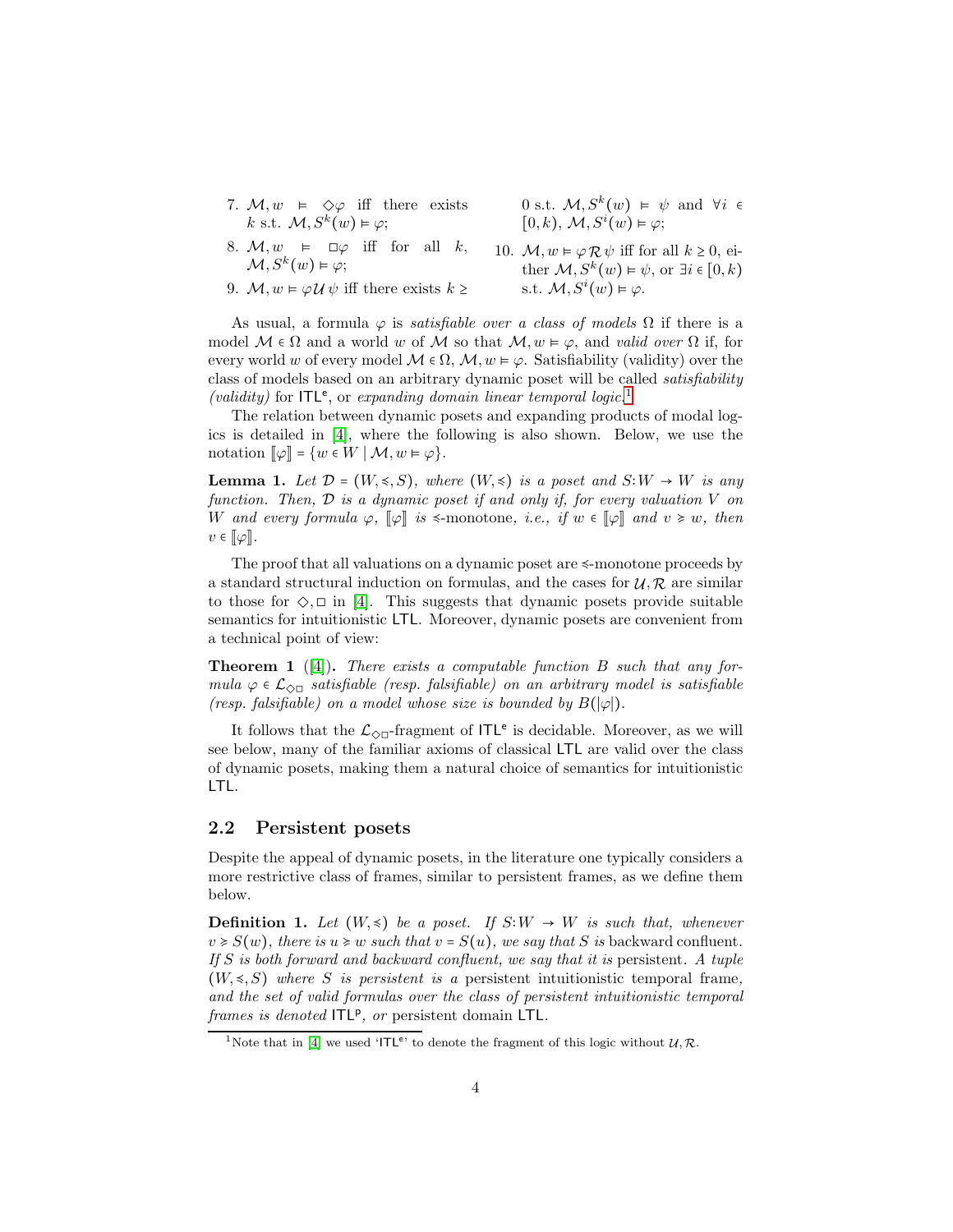As we will see, persistent frames do have some technical advantages over arbitrary dynamic posets. Nevertheless, they have a crucial disadvantage:

<span id="page-4-2"></span>**Theorem 2** ([\[4\]](#page-15-4)). The logic  $ITL^p$  does not have the finite model property, even for formulas in  $\mathcal{L}_{\Diamond \Box}$ .

#### <span id="page-4-1"></span>2.3 Temporal here-and-there models

An even smaller class of models which, nevertheless, has many applications is that of temporal here-and-there models [\[2\]](#page-15-8). Some of the results we will present here apply to this class, so it will be instructive to review it. Recall that the logic of here-and-there is the maximal logic strictly between classical and intuitionistic propositional logic, given by a frame  $\{0,1\}$  with  $0 \le 1$ . The logic of hereand-there is obtained by adding to intuitionistic propositional logic the axiom  $p \vee (p \rightarrow q) \vee \neg q$ .

A temporal here-and-there frame is a persistent frame that is 'locally' based on this frame. To be precise:

**Definition 2.** A temporal here-and-there frame is a persistent frame  $(W, \leq, S)$ such that  $W = T \times \{0,1\}$  for some set T, and there is a function  $f: T \to T$  such that for all  $t, s \in T$  and  $i, j \in \{0,1\}, (t, i) \leq (s, j)$  if and only if  $t = s$  and  $i \leq j$ and  $S(t, i) = (f(t), i)$ .

The prototypical example is the frame  $(W, \leq, S)$ , where  $W = \mathbb{N} \times \{0, 1\}$ ,  $(i, j) \preccurlyeq (i', j')$  if  $i = i'$  and  $j \preceq j'$ , and  $S(i, j) = (i + 1, j)$ . Note, however, that our definition allows for other examples (see Figure [1\)](#page-11-0). In [\[2\]](#page-15-8), this logic is axiomatized, and it is shown that  $\Box$  cannot be defined in terms of  $\diamondsuit$ , a result we will strengthen here to show that  $\Box$  cannot be defined even in terms of  $\mathcal{U}$ . It is also claimed in [\[2\]](#page-15-8) that  $\Diamond$  is not definable in terms of  $\Box$  over the class of here-and-there models, but as we will see in Proposition [5,](#page-12-0) this claim is incorrect.

# 3 Some valid and non-valid ITL<sup>e</sup>-formulas

In this section we explore which axioms of classical LTL are still valid in our setting. We start by showing that the intuitionistic version of the interaction and induction axioms used in [\[2\]](#page-15-8) remain valid in our setting. However, not all Fisher-Servi axioms [\[11\]](#page-15-10), which are valid in the here-and-there LTL of [\[2\]](#page-15-8), are valid in ITL<sup>e</sup>.

<span id="page-4-0"></span>Proposition 1. The following formulas:

| 1. O $\perp \leftrightarrow \perp$                                                          | $5. \Box(\varphi \rightarrow \psi) \rightarrow (\Box \varphi \rightarrow \Box \psi);$ |
|---------------------------------------------------------------------------------------------|---------------------------------------------------------------------------------------|
| 2. $\circ$ ( $\varphi \land \psi$ ) $\leftrightarrow$ ( $\circ \varphi \land \circ \psi$ ); | 6. $\square(\varphi \to \psi) \to (\Diamond \varphi \to \Diamond \psi);$              |
| 3. $\circ$ ( $\varphi \vee \psi$ ) $\leftrightarrow$ ( $\circ \varphi \vee \circ \psi$ );   | 7. $\Diamond (\varphi \vee \psi) \rightarrow (\Diamond \varphi \vee \Diamond \psi);$  |
| 4. $\circ (\varphi \rightarrow \psi) \rightarrow (\circ \varphi \rightarrow \circ \psi);$   | $8. \Box \varphi \leftrightarrow \varphi \land \Box \varphi;$                         |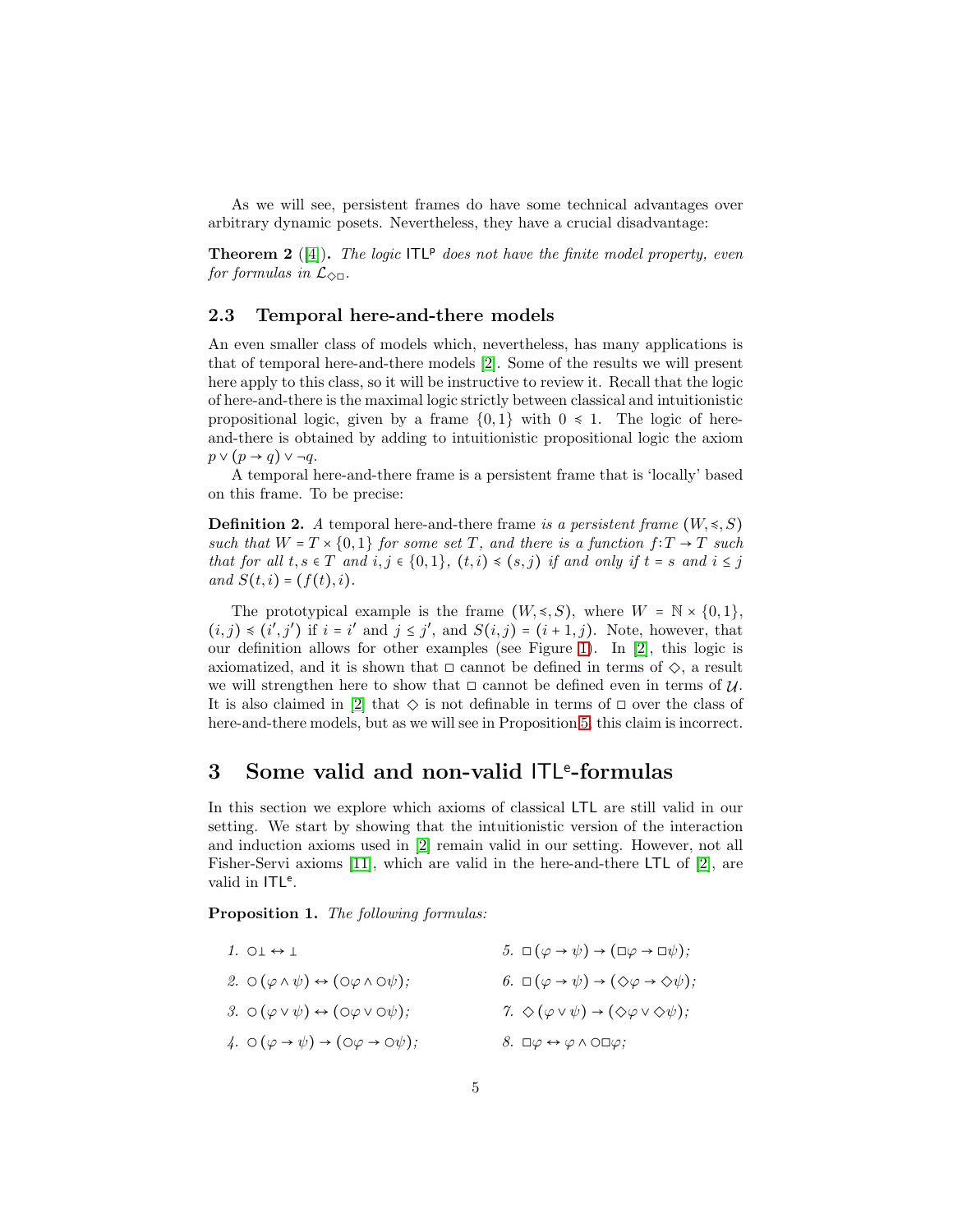<span id="page-5-0"></span>9. 
$$
\varphi \lor \bigcirc \Diamond \varphi \leftrightarrow \Diamond \varphi;
$$
  
10.  $\Box (\varphi \to \bigcirc \varphi) \to (\varphi \to \Box \varphi)$   
11.  $(\Diamond \varphi \to \Box \varphi)$ 

are  $ITL<sup>e</sup>-valid$ .

*Proof.* Let us consider [\(10\)](#page-5-0) and [\(11\)](#page-5-1). For (10), let  $\mathcal{M} = (W, \leq, S)$  be any ITL<sup>e</sup> model and  $w \in W$  be such that  $\mathcal{M}, w \models \Box(\varphi \rightarrow \bigcirc \varphi)$ . Let  $v \geq w$  be arbitrary and assume that  $\mathcal{M}, v \models \varphi$ . Then, by induction on i we obtain that  $S^i(w) \leq S^i(v)$ for all *i*; since  $M, S^i(w) \models \varphi \to \varphi \varphi$  for all *i*, it follows that  $M, S^i(v) \models \varphi \to \varphi \varphi$ for all i as well. Hence an easy induction shows that  $\mathcal{M}, S^i(v) \models \varphi$  for all i, which means that  $\mathcal{M}, v \models \Box \varphi$ . Since w was arbitrary, we conclude that the formula [\(10\)](#page-5-0) is valid.

For [\(11\)](#page-5-1), let M be as above and  $w \in W$  be such that  $\mathcal{M}, w \models (\Diamond \varphi \rightarrow \varphi)$ . Let  $v \geq w$  be such that  $\mathcal{M}, v \models \bigcirc \varphi$ . It follows that  $\mathcal{M}, v \models \Diamond \varphi$ , so  $\mathcal{M}, v \models \varphi$ . Since  $w, v$  were arbitrary, the formula  $(11)$  is valid as well.

The proofs for the rest of formulas are left to the reader.

 $\Box$ 

<span id="page-5-1"></span> $\varphi$ ) → ( $\circ \varphi \rightarrow \varphi$ ).

Some of the well-known Fisher Servi axioms [\[11\]](#page-15-10) are only valid on the class of persistent frames.

#### <span id="page-5-4"></span><span id="page-5-2"></span>Proposition 2. The formulas

<span id="page-5-3"></span>1. 
$$
(\circ \varphi \to \circ \psi) \to \circ (\varphi \to \psi),
$$
  
2.  $(\diamond \varphi \to \Box \psi) \to \Box (\varphi \to \psi)$ 

are not  $ITL<sup>e</sup>-valid.$  However they are  $ITL<sup>p</sup>-valid.$ 

*Proof.* Let  $\{p,q\}$  be a set of propositional variables and let us consider the ITL<sup>e</sup> model  $\mathcal{M} = (W, \leq, S, V)$  defined as: 1)  $W = \{w, v, u\}$ ; 2)  $S(w) = v$ ,  $S(v) = v$  and  $S(u) = u$ ; 3)  $v \le u$ ; 4)  $V(p) = \{u\}$ . Clearly,  $\mathcal{M}, u \ne p \to q$ , so  $\mathcal{M}, v \ne p \to q$ . By definition,  $M, w \not\models \bigcirc (p \rightarrow q)$  and  $M, w \not\models \Box (p \rightarrow q)$ ; however, it can easily be checked that  $M, w \models \bigcirc p \rightarrow \bigcirc q$  and  $M, w \models \bigcirc p \rightarrow \Box q$ , so  $M, w \not\models (\bigcirc p \rightarrow \bigcirc q) \rightarrow$  $\bigcirc (p \to q)$  and  $\mathcal{M}, w \neq (\Diamond p \to \Box q) \to \Box (p \to q).$ 

Let us check their validity over the class of persistent frames. For  $(1)$ , let  $\mathcal{M} = (W, \leq, S, V)$  be an ITL<sup>p</sup> model and w a world of M such that  $\mathcal{M}, w \models \bigcirc \varphi \rightarrow$  $\Diamond \psi$ . Suppose that  $v \geq S(w)$  satisfies  $\mathcal{M}, v \models \varphi$ . By backward confluence, there exists  $u \geq w$  such that  $v = S(u)$ , so that  $\mathcal{M}, u \in \bigcirc \varphi$  and thus  $\mathcal{M}, u \in \bigcirc \psi$ . But this means that  $\mathcal{M}, v \models \psi$ , and since  $v \ge S(w)$  was arbitrary,  $\mathcal{M}, S(w) \models \varphi \rightarrow \psi$ , i.e.  $\mathcal{M}, w \models \bigcirc (\varphi \rightarrow \psi).$ 

Similarly, for [\(2\)](#page-5-3) let us assume that  $\mathcal{M} = (W, \leq, S, V)$  is an ITLP model and w a world of M such that  $\mathcal{M}, w \models \Diamond \varphi \rightarrow \Box \psi$ . Consider arbitrary  $k \in \mathbb{N}$ , and suppose that  $v \geq S^k(w)$  is such that  $\mathcal{M}, v \in \varphi$ . Then, it is readily checked that the composition of backward confluent functions is backward confluent, so that in particular  $S^k$  is backward confluent. This means that there is  $u \geq w$  such that  $S^k(u)$  = v. But then,  $\mathcal{M}, u \models \Diamond \varphi$ , hence  $\mathcal{M}, u \models \Box \psi$ , and  $\mathcal{M}, v \models \psi$ . It follows that  $M, S^k(w) \models \varphi \rightarrow \psi$ , and since k was arbitrary,  $M, w \models \Box(\varphi \rightarrow \psi)$ .  $\Box$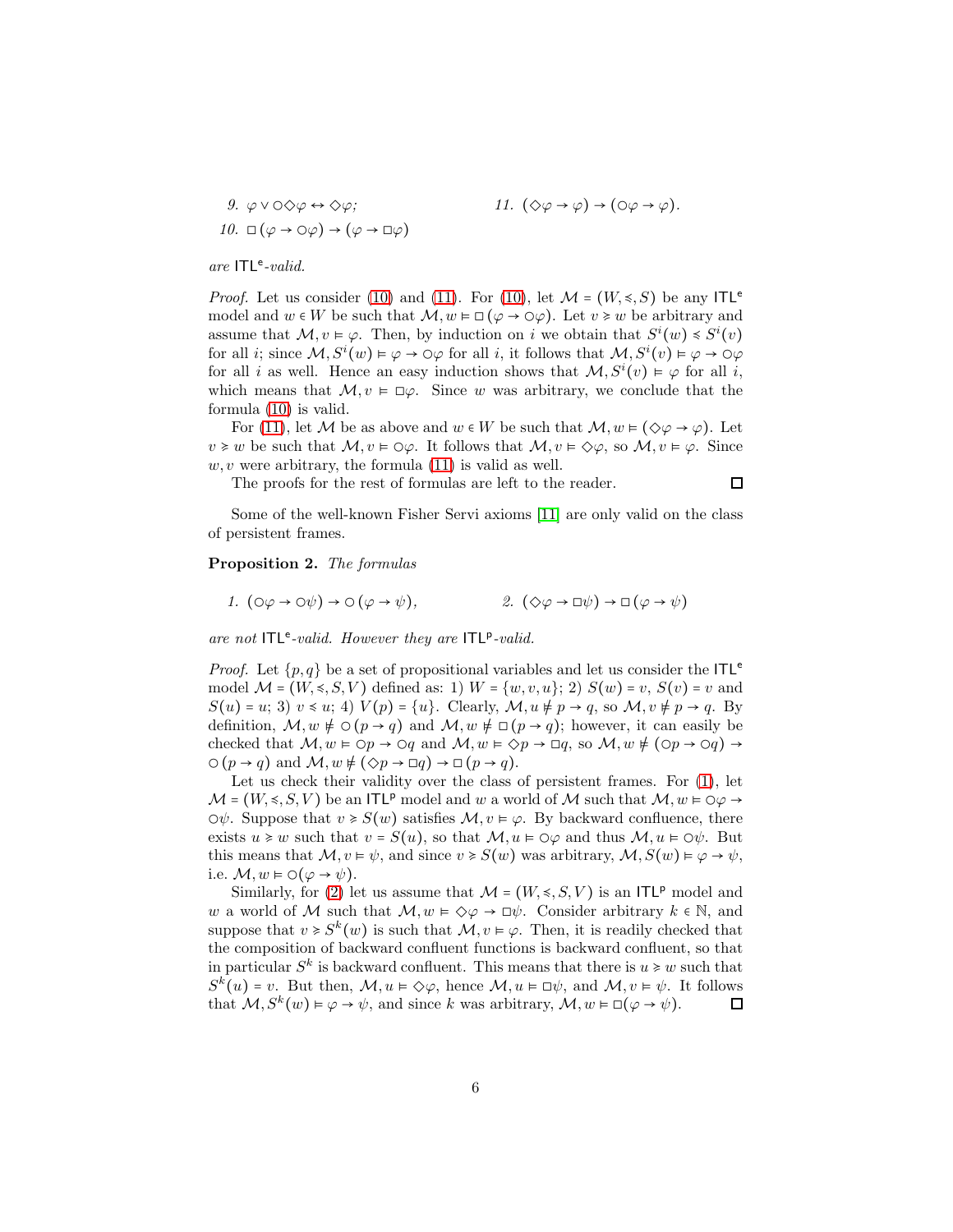We make a special mention of the schema  $\Box(\Box\varphi\rightarrow\psi)\vee\Box(\Box\psi\rightarrow\varphi)$ , which characterises the class of weakly connected frames [\[14\]](#page-16-5) in classical modal logic. We say that a frame  $(W, R, V)$  is weakly connected iff it satisfies the following first-order property: for every  $x, y, z \in W$ , if  $x R y$  and  $x R z$ , then either  $y R z$ ,  $y = z$ , or  $z \, R \, y$ .

**Proposition 3.** The axiom schema  $\Box(\Box\varphi\rightarrow\psi)\vee\Box(\Box\psi\rightarrow\varphi)$  is not ITL<sup>ht</sup>-valid.

*Proof.* Let us consider the set of propositional variables  $\{p,q\}$  and the ITL<sup>ht</sup> model  $\mathcal{M} = (W, \leq, S, V)$  defined as: 1)  $W = \{w, t, u, v\}$ ; 2)  $S(w) = v$ ,  $S(v) = v$ ,  $S(t) = u$  and  $S(u) = u$ ; 3)  $v \le u$  and  $w \le t$ ; 4)  $V(p) = \{v, u\}$  and  $V(q) = \{t, u\}$ . The reader can check that  $M, v \neq \Box p \rightarrow q$  and  $M, t \neq \Box q \rightarrow p$ . Consequently  $\mathcal{M}, w \not\models \Box(\Box p \rightarrow q) \vee \Box(\Box q \rightarrow p).$  $\Box$ 

Finally, we show that  $\Diamond \varphi$  (resp.  $\Box \varphi$ ) can be defined in terms of  $\mathcal{U}$  (resp.  $\mathcal{R}$ ) and the LTL axioms involving  $\mathcal U$  and  $\mathcal R$  are also valid in our setting:

<span id="page-6-2"></span><span id="page-6-0"></span>Proposition 4. The following formulas are  $ITL<sup>e</sup>$ -valid:

<span id="page-6-1"></span>

| 1. $\varphi \mathcal{U} \psi \leftrightarrow \psi \vee (\varphi \wedge \varphi)(\varphi \mathcal{U} \psi))$ ;  | 5. $\Diamond \varphi \leftrightarrow \top \mathcal{U} \varphi$ ;                               |
|----------------------------------------------------------------------------------------------------------------|------------------------------------------------------------------------------------------------|
| 2. $\varphi \mathcal{R} \psi \leftrightarrow \psi \wedge (\varphi \vee \bigcirc (\varphi \mathcal{R} \psi))$ ; | 6. $\Box \varphi \leftrightarrow \bot \mathcal{R} \varphi$ ;                                   |
| 3. $\varphi \mathcal{U} \psi \rightarrow \Diamond \psi$ ;                                                      | 7. $\circ$ $(\varphi \mathcal{U} \psi) \leftrightarrow \circ \varphi \mathcal{U} \circ \psi$ ; |
| 4. $\Box \psi \rightarrow \varphi \mathcal{R} \psi$ ;                                                          | 8. $\circ(\varphi \mathcal{R}\psi) \leftrightarrow \circ \varphi \mathcal{R} \circ \psi$ .     |

*Proof.* We consider some cases below. For  $(1)$ , from left to right, let us assume that  $M, w \in \varphi \mathcal{U} \psi$ . Therefore there exists  $k \geq 0$  s.t.  $M, S^k(w) \models \psi$  and for all j satisfying  $0 \le j \le k$ ,  $\mathcal{M}, S^{j}(w) \models \varphi$ . If  $k = 0$  then  $\mathcal{M}, w \models \psi$  while, if k > 0 it follows that  $M, w \models \varphi$  and  $M, S(w) \models \varphi \mathcal{U} \psi$ . Therefore  $M, w \models \psi$  v  $(\varphi \wedge \varphi \vee \psi)$ . From right to left, if  $\mathcal{M}, w \models \psi$  then  $\mathcal{M}, w \models \varphi \vee \psi$  by definition. If  $\mathcal{M}, w \models \varphi \land \bigcirc \varphi \mathcal{U} \psi$  then  $\mathcal{M}, w \models \varphi$  and  $\mathcal{M}, S(w) \models \varphi \mathcal{U} \psi$  so, due to the semantics, we conclude that  $\mathcal{M}, w \models \varphi \mathcal{U} \psi$ . In any case,  $\mathcal{M}, w \models \varphi \mathcal{U} \psi$ .

For [\(2\)](#page-6-1), we work by contrapositive. From right to left, let us assume that  $\mathcal{M}, w \notin \varphi \mathcal{R} \psi$ . Therefore there exists  $k \geq 0$  s.t.  $\mathcal{M}, S^k(w) \notin \psi$  and for all j satisfying  $0 \leq j \leq k$ ,  $\mathcal{M}, S^{j}(w) \neq \varphi$ . If  $k = 0$  then  $\mathcal{M}, w \neq \psi$  while, if  $k > 0$ it follows that  $M, w \neq \varphi$  and  $M, S(w) \neq \varphi \mathcal{R} \psi$ . In any case,  $M, w \neq \psi \wedge \psi$  $(\varphi \vee \varphi \wedge \varphi \wedge \psi)$ . From left to right, if  $\mathcal{M}, w \neq \psi$  then  $\mathcal{M}, w \neq \varphi \wedge \psi$  by definition. If  $M, w \neq \varphi \vee \varphi \mathcal{R} \psi$  then  $M, w \neq \varphi$  and  $M, S(w) \neq \varphi \mathcal{U} \psi$  so, due to the semantics of  $\mathcal{R}$ , we conclude that  $\mathcal{M}, w \neq \varphi \mathcal{R} \psi$ . In any case,  $\mathcal{M}, w \neq \varphi \mathcal{R} \psi$ .

The remaining items are left to the reader.

 $\Box$ 

As in the classical case, over the class of persistent models we can 'push down' all occurrences of  $\circ$  to the propositional level. Say that a formula  $\varphi$  is in  $\circ$ -normal form if all occurrences of  $\circ$  are of the form  $\circ^i p$ , with p a propositional variable.

**Theorem 3.** Given  $\varphi \in \mathcal{L}$ , there exists  $\widetilde{\varphi}$  in  $\circ$ -normal form such that  $\varphi \leftrightarrow \widetilde{\varphi}$  is valid over the class of persistent models.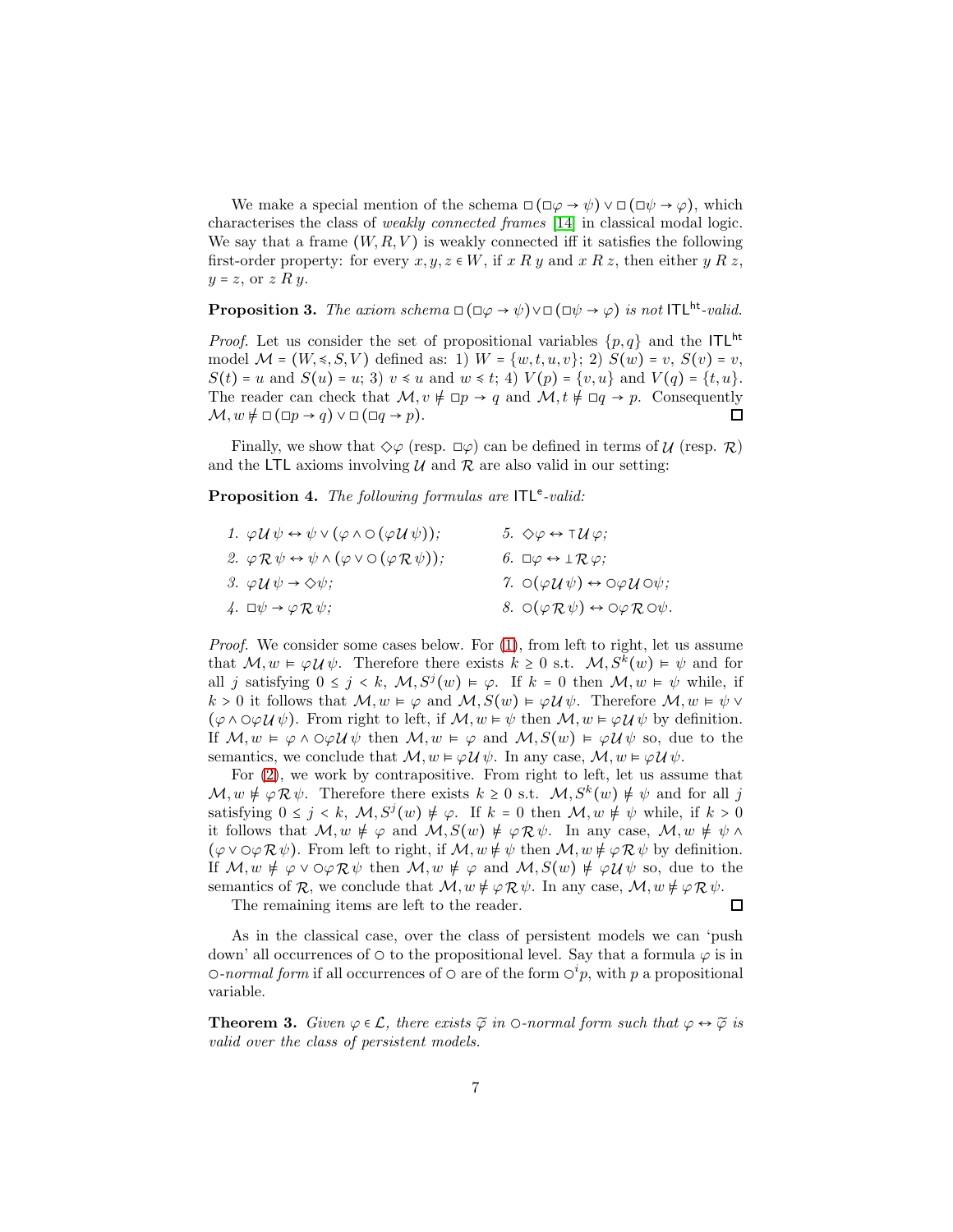Proof. The claim can be proven by structural induction using the validities in Propositions [1,](#page-4-0) [2](#page-5-4) and [4.](#page-6-2) П

We remark that the only reason that this argument does not apply to arbitrary ITL<sup>e</sup> models is the fact that  $(\circ \varphi \to \circ \psi) \to \circ (\varphi \to \psi)$  is not valid in general (Proposition [2\)](#page-5-4).

### 4 Bounded bisimulations for  $\diamond$  and  $\square$

In this section we adapt the classical definition of bounded bisimulations for modal logic [\[3\]](#page-15-11) to our case. To do so we combine the ordinary definition of bounded bisimulations with the work of [\[26\]](#page-16-6) on bisimulations for propositional intuitionistic logic. Such work introduces extra conditions involving the partial order ≼. In our setting, we combine both approaches in order to define bisimulation for a language involving  $\diamondsuit$ ,  $\square$  and  $\square$  as modal operators plus an intuitionistic  $\rightarrow$ . Since all languages we consider contain Booleans and  $\circ$ , it is convenient to begin with a 'basic' notion of bisimulation for this language.

**Definition 3.** Given  $n > 0$  and two ITL<sup>e</sup> models  $\mathcal{M}_1$  and  $\mathcal{M}_2$ , a sequence of binary relations  $\mathcal{Z}_n \subseteq \cdots \subseteq \mathcal{Z}_0 \subseteq W_1 \times W_2$  is said to be a bounded  $\circ$ -bisimulation if for all  $(w_1, w_2) \in W_1 \times W_2$  and for all  $0 \leq i \leq n$ , the following conditions are satisfied:

ATOMS. If  $w_1 \, \mathcal{Z}_i \, w_2$  then for all propositional variables p,  $\mathcal{M}_1, w_1 \vDash p$  iff  $\mathcal{M}_2, w_2 \models p.$ 

FORTH  $\rightarrow$ . If  $w_1 \mathcal{Z}_{i+1} w_2$  then for all  $v_1 \in W_1$ , if  $v_1 \geq w_1$ , there exists  $v_2 \in W_2$ such that  $v_2 \geq v_2$  and  $v_1 \mathcal{Z}_i v_2$ .

BACK  $\rightarrow$ . If  $w_1 \mathcal{Z}_{i+1} w_2$  then for all  $v_2 \in W_2$  if  $v_2 \geq w_2$  then there exists  $v_1 \in W_1$ such that  $v_1 \geq v_1$  and  $v_1 \mathcal{Z}_i v_2$ .

FORTH  $\odot$ . if  $w_1 \mathcal{Z}_{i+1} w_2$  then  $S(w_1) \mathcal{Z}_i S(w_2)$ .

Note that there is not 'back' clause for  $\circ$ ; this is simply because S is a function, so its 'forth' and 'back' clauses are identical. Bounded ◯-bisimulations are useful because the preserve the truth of relatively small  $\mathcal{L}_{\mathcal{Q}}$ -formulas.

<span id="page-7-1"></span>**Lemma 2.** Given two ITL<sup>e</sup> models  $\mathcal{M}_1$  and  $\mathcal{M}_2$  and a bounded  $\circ$ -bisimulation  $\mathcal{Z}_n \subseteq \cdots \subseteq \mathcal{Z}_0$  between them, for all  $i \leq n$  and  $(w_1, w_2) \in W_1 \times W_2$ , if  $w_1 \mathcal{Z}_i w_2$  then for all  $\varphi \in \mathcal{L}_{\mathcal{O}}$  satisfying  $|\varphi| \leq i^2$  $|\varphi| \leq i^2$ ,  $\mathcal{M}_1, w_1 \vDash \varphi$  iff  $\mathcal{M}_2, w_2 \vDash \varphi$ .

*Proof.* We proceed by induction on i. Let  $0 \le i \le n$  be such that for all  $j < i$ the lemma holds. Let  $w_1 \in W_1$  and  $w_2 \in W_2$  be such that  $w_1 \mathcal{Z}_n w_2$  and let us consider  $\varphi \in \mathcal{L}_{\diamondsuit}$  such that  $|\varphi| \leq i$ . The cases where  $\varphi$  is an atom or of the forms  $\theta \wedge \psi$ ,  $\theta \vee \psi$  are as in the classical case and we omit them. Thus we focus on the following:

<span id="page-7-0"></span><sup>2</sup>Although not optimal, we use the length of the formula in this lemma to simplify its proof. More precise measures like counting the number of modalities and implications could be equally used.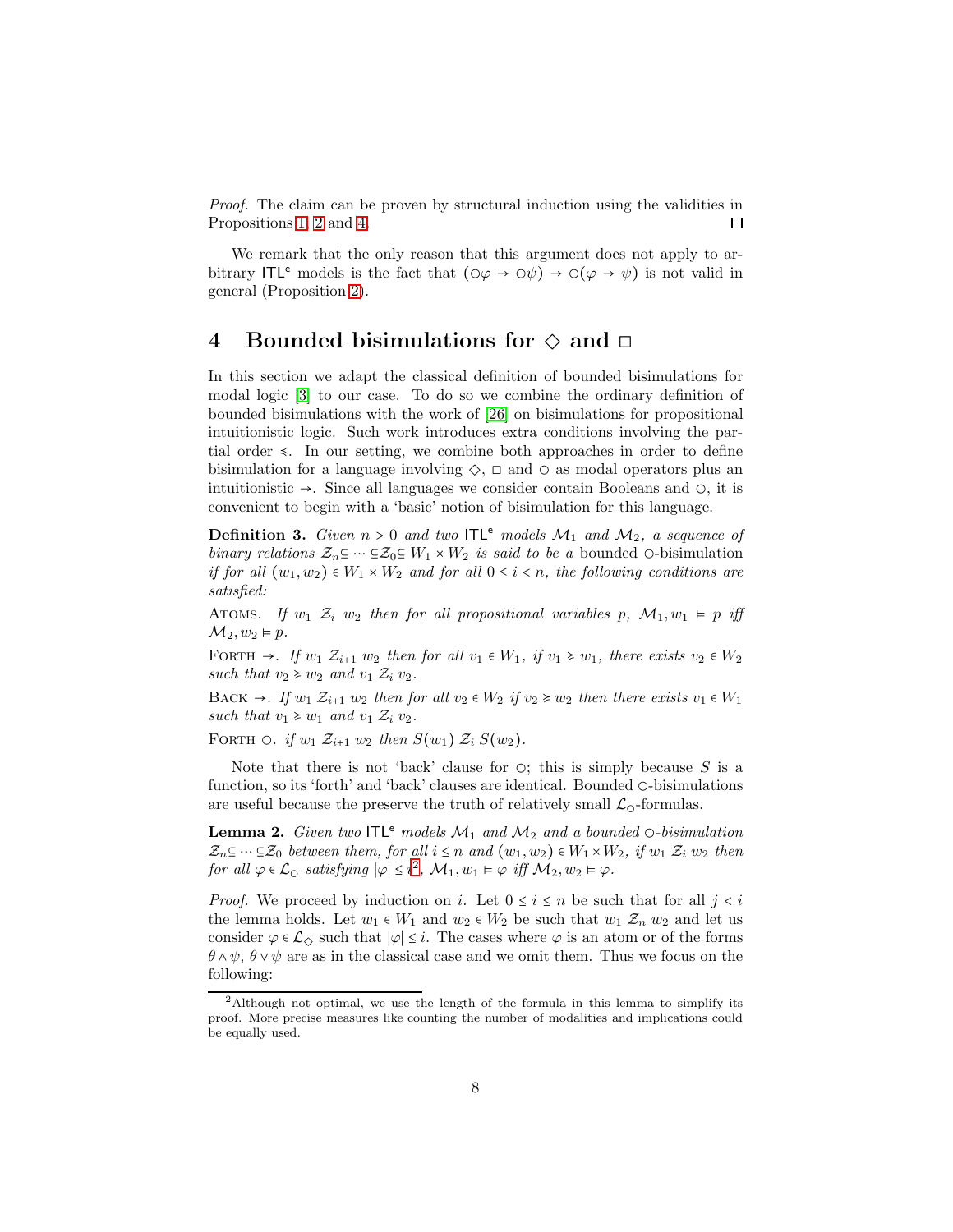CASE  $\varphi = \theta \rightarrow \psi$ . We proceed by contrapositive to prove the left-to-right implication. Note that in this case we must have  $i > 0$ .

Assume that  $\mathcal{M}_2, w_2 \neq \theta \rightarrow \psi$ . Therefore there exists  $v_2 \in W_2$  such that  $v_2 \geq v_2$ ,  $\mathcal{M}_2, v_2 \models \theta$ , and  $\mathcal{M}_2, v_2 \not\models \psi$ . By the BACK  $\rightarrow$  condition, it follows that there exists  $v_1 \in W_1$  such that  $v_1 \geq v_1$  and  $v_1 \mathcal{Z}_{i-1}$   $v_2$ . Since  $|\theta| \leq i-1$  and  $|\psi| < n$ , by the induction hypothesis, it follows that  $\mathcal{M}_1, v_1 \models \theta$  and  $\mathcal{M}_1, v_1 \not\models \psi$ . Consequently,  $\mathcal{M}_1, w_1 \neq \theta \rightarrow \psi$ . The converse direction is proved in a similar way but using the FORTH  $\rightarrow$ .

CASE  $\varphi = \circ \psi$ . Once again we have that  $i > 0$ . Assume that  $\mathcal{M}_1, w_1 \models \circ \psi$ , so that  $\mathcal{M}_1, S(w_1) \models \psi$ . By FORTH  $\bigcirc$ ,  $S_1(w_1)$   $\mathcal{Z}_{i-1}$   $S_2(w_2)$ . Moreover,  $|\psi| \leq i-1$ , so that by the induction hypothesis,  $\mathcal{M}_2$ ,  $S(w_2) \models \psi$ , and  $\mathcal{M}_2$ ,  $w_2 \models \bigcirc \psi$ . The right-to-left direction is analogous. 口

Next, we will extend the notion of a bounded ○-bisimulation to include other tenses. Let us begin with  $\diamondsuit$ .

**Definition 4.** Given  $n > 0$  and two ITL<sup>e</sup> models  $\mathcal{M}_1$  and  $\mathcal{M}_2$ , a bounded  $\circ$ bisimulation  $\mathcal{Z}_n \subseteq \cdots \subseteq \mathcal{Z}_0 \subseteq W_1 \times W_2$  is said to be a bounded  $\diamondsuit$ -bisimulation if for all  $(w_1, w_2) \in W_1 \times W_2$  and for all  $0 \leq i \leq n$ , if  $w_1 \mathcal{Z}_{i+1}$   $w_2$ , then the following conditions are satisfied:

FORTH  $\Diamond$ . For all  $k_1 \geq 0$  there exist  $k_2 \geq 0$  and  $(v_1, v_2) \in W_1 \times W_2$  such that  $S^{k_2}(w_2) \ge v_2, v_1 \ge S^{k_1}(w_1)$  and  $v_1 \mathcal{Z}_i v_2$ .

BACK  $\diamond$ . For all  $k_2 \geq 0$  there exist  $k_1 \geq 0$  and  $(v_1, v_2) \in W_1 \times W_2$  such that  $S^{k_1}(w_1) \geq v_1, v_2 \geq S^{k_2}(w_2)$  and  $v_1 \mathcal{Z}_i v_2$ .

As was the case of Lemma [2,](#page-7-1) if two worlds are related by a bounded  $\diamondsuit$ bisimulation, then they satisfy the same  $\mathcal{L}_{\diamond}$ -formulas of small length.

<span id="page-8-1"></span>**Lemma 3.** Given two  $ITL^e$  models  $M_1$  and  $M_2$  and a bounded  $\diamond$ -bisimulation  $\mathcal{Z}_n \subseteq \cdots \subseteq \mathcal{Z}_0$  between them, for all  $i \leq n$  and  $(w_1, w_2) \in W_1 \times W_2$ , if  $w_1 \mathcal{Z}_n w_2$ then for all<sup>[3](#page-8-0)</sup>  $\varphi \in \mathcal{L}_{\diamondsuit}$  satisfying  $|\varphi| \leq n$ ,  $\mathcal{M}_1, w_1 \models \varphi$  iff  $\mathcal{M}_2, w_2 \models \varphi$ .

*Proof.* We proceed by induction on n. Let  $0 \le i \le n$  be such that for all  $j < i$ the lemma holds. Let  $w_1 \in W_1$  and  $w_2 \in W_2$  be such that  $w_1 \mathcal{Z}_i w_2$  and let us consider  $\varphi \in \mathcal{L}_{\diamondsuit}$  such that  $|\varphi| \leq i$ . We only consider the case where  $\varphi = \diamondsuit \psi$ , as other cases are covered by Lemma [2.](#page-7-1)

From left to right, if  $\mathcal{M}_1, w_1 \models \Diamond \psi$  then there exists  $k_1 \geq 0$  such that  $\mathcal{M}_1, S^{k_1}(w_1) \models \psi$ . By FORTH  $\diamondsuit$ , there exists  $k_2 \geq 0$  and  $(v_1, v_2) \in W_1 \times W_2$ such that  $S^{k_2}(w_2) \geq v_2$ ,  $v_1 \geq S^{k_1}(w_1)$  and  $v_1 \mathcal{Z}_{i-1}$   $v_2$ . By  $\leq$ -monotonicity,  $\mathcal{M}_1, v_1 \models \psi$ . Then, by the induction hypothesis and the fact that  $|\psi| \leq i - 1$ , it follows that  $\mathcal{M}_2, v_2 \models \psi$ , thus by  $\leq$ -monotonicity once again,  $\mathcal{M}_2, S^{k_2}(w_2) \models \psi$ , so that  $\mathcal{M}_2, w_2 \models \Diamond \psi$ . The converse direction is proved similarly by using BACK ◇. □

We can define bounded ◻-bisimulations in a similar way.

<span id="page-8-0"></span><sup>&</sup>lt;sup>3</sup>We remind the reader that, as per our convention,  $\mathcal{L}_{\diamondsuit}$  is the  $\Box, \mathcal{U}, \mathcal{R}$ -free fragment. A similar comment applies to other sublanguages of  $\mathcal L$  mentioned below.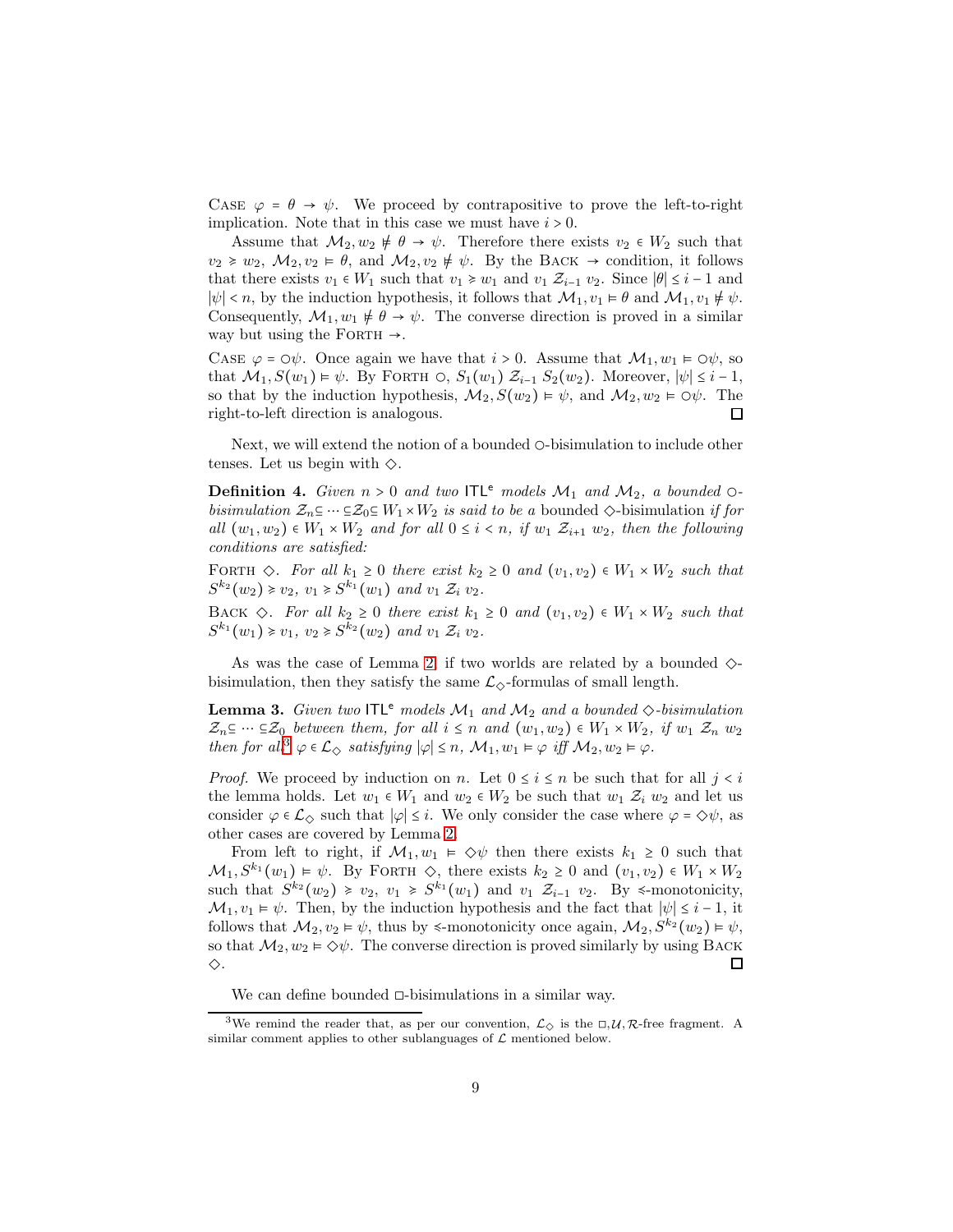**Definition 5.** A bounded  $\bigcirc$ -bisimulation  $\mathcal{Z}_n \subseteq \cdots \subseteq \mathcal{Z}_0 \subseteq W_1 \times W_2$  is said to be a bounded  $\Box$ -bisimulation if for all  $(w_1, w_2) \in W_1 \times W_2$  and for all  $0 \leq i \leq n$ , if  $w_1 \mathcal{Z}_{i+1} w_2$ , then:

FORTH  $\Box$ . For all  $k_2 \geq 0$  there exist  $k_1 \geq 0$  and  $(v_1, v_2) \in W_1 \times W_2$  s.t.  $S^{k_2}(w_2) \geq$  $v_2, v_1 \geq S^{k_1}(w_1)$  and  $v_1 \mathcal{Z}_i v_2$ .

BACK  $\Box$ . For all  $k_1 \geq 0$  there exist  $k_2 \geq 0$  and  $(v_1, v_2) \in W_1 \times W_2$  s.t.  $S^{k_1}(w_1) \geq$  $v_1, v_2 \geq S^{k_2}(w_2)$  and  $v_1 \mathcal{Z}_i v_2$ .

<span id="page-9-0"></span>**Lemma 4.** Given two ITL<sup>e</sup> models  $\mathcal{M}_1$  and  $\mathcal{M}_2$  and a bounded  $\Box$ -bisimulation  $\mathcal{Z}_n \subseteq \cdots \subseteq \mathcal{Z}_0$  between them, for all  $(w_1, w_2) \in W_1 \times W_2$  and  $i \leq n$ , if  $w_1 \mathcal{Z}_i w_2$  then for all  $\varphi \in \mathcal{L}_{\Box}$  such that  $|\varphi| \leq i$ , then  $\mathcal{M}_1, w_1 \models \varphi$  iff  $\mathcal{M}_2, w_2 \models \varphi$ .

*Proof.* We proceed by induction on i. Let  $i \geq 0$  be such that for all  $j \leq i$  the lemma holds. Let  $w_1 \in W_1$  and  $w_2 \in W_2$  be such that  $w_1 \mathcal{Z}_i w_2$  and let us consider  $\varphi \in \mathcal{L}_{\Box}$  such that  $|\varphi| \leq i$ . Note that the cases for atoms as well as propositional and  $\circ$  connectives are proved as in Lemma [2,](#page-7-1) so we only consider  $\varphi = \Box \psi$ .

For the left-to-right implication, we work by contrapositive, and assume that  $M_2, w_2 \notin \Box \psi$ . Then, there exists  $k_2 \geq 0$  such that  $M_2, S^{k_2}(w_2) \neq \psi$ . By FORTH  $\Box$ , there exist  $k_1 \geq 0$  and  $(v_1, v_2) \in W_1 \times W_2$  s.t.  $S^{k_2}(w_2) \geq v_2$ ,  $v_1 \geq S^{i_1}(w_1)$  and  $v_1 \mathcal{Z}_{i-1}$   $v_2$ . As in the proof of Lemma [3,](#page-8-1) by  $\leq$ -monotonicity, the induction hypothesis and the fact that  $|\psi| \leq i-1$ , it follows that  $\mathcal{M}_1$ ,  $v_1 \neq \psi$ ; thus  $\mathcal{M}_1, S^{k_1}(w_1) \neq \psi$ , and again by  $\leq$ -monotonicity  $\mathcal{M}_1, w_1 \neq \Box \psi$ . The converse direction follows a similar reasoning but using Back ◻.  $\Box$ 

### 5 Bounded bisimulations for  $\mathcal U$  and  $\mathcal R$

In this section we adapt the bisimulations defined for a language with until and since [\[18\]](#page-16-7) presented by Kurtonina and de Rijke [\[20\]](#page-16-8) to our case. Let us begin with bounded bisimulations for  $U$ .

**Definition 6.** Given  $n \in \mathbb{N}$  and two ITL<sup>e</sup> models  $\mathcal{M}_1$  and  $\mathcal{M}_2$ , a bounded  $\circ$ bisimulation  $\mathcal{Z}_n \subseteq \cdots \subseteq \mathcal{Z}_0 \subseteq W_1 \times W_2$  is said to be a bounded  $\mathcal{U}$ -bisimulation iff for all  $(w_1, w_2) \in W_1 \times W_2$ ,  $w_1 \mathcal{Z}_n w_2$  and for all  $0 \leq i \leq n$ :

FORTH U. For all  $k_1 \geq 0$  there exist  $k_2 \geq 0$  and  $(v_1, v_2) \in W_1 \times W_2$  such that

- 1.  $S^{k_2}(w_2) \ge v_2, v_1 \ge S^{k_1}(w_1)$  and  $v_1 \mathcal{Z}_i v_2$ , and
- 2. for all  $j_2 \in [0, k_2)$  there exist  $j_1 \in [0, k_1)$  and  $(u_1, u_2) \in W_1 \times W_2$  such that  $u_1 \geq S^{j_1}(w_1), S^{j_2}(w_2) \geq u_2 \text{ and } u_1 \mathcal{Z}_i u_2.$

BACK U. For all  $k_2 \geq 0$  there exist  $k_1 \geq 0$  and  $(v_1, v_2) \in W_1 \times W_2$  such that

- 1.  $S^{k_1}(w_1) \geq v_1, v_2 \geq S^{k_2}(w_2)$  and  $v_1 \mathcal{Z}_i v_2$ , and
- 2. for all  $j_1 \in [0, k_1)$  there exist  $j_2 \in [0, k_2)$  and  $(u_1, u_2) \in W_1 \times W_2$  such that  $u_2 \geq S^{j_2}(w_2), S^{j_1}(w_1) \geq u_1 \text{ and } u_1 \mathcal{Z}_i u_2.$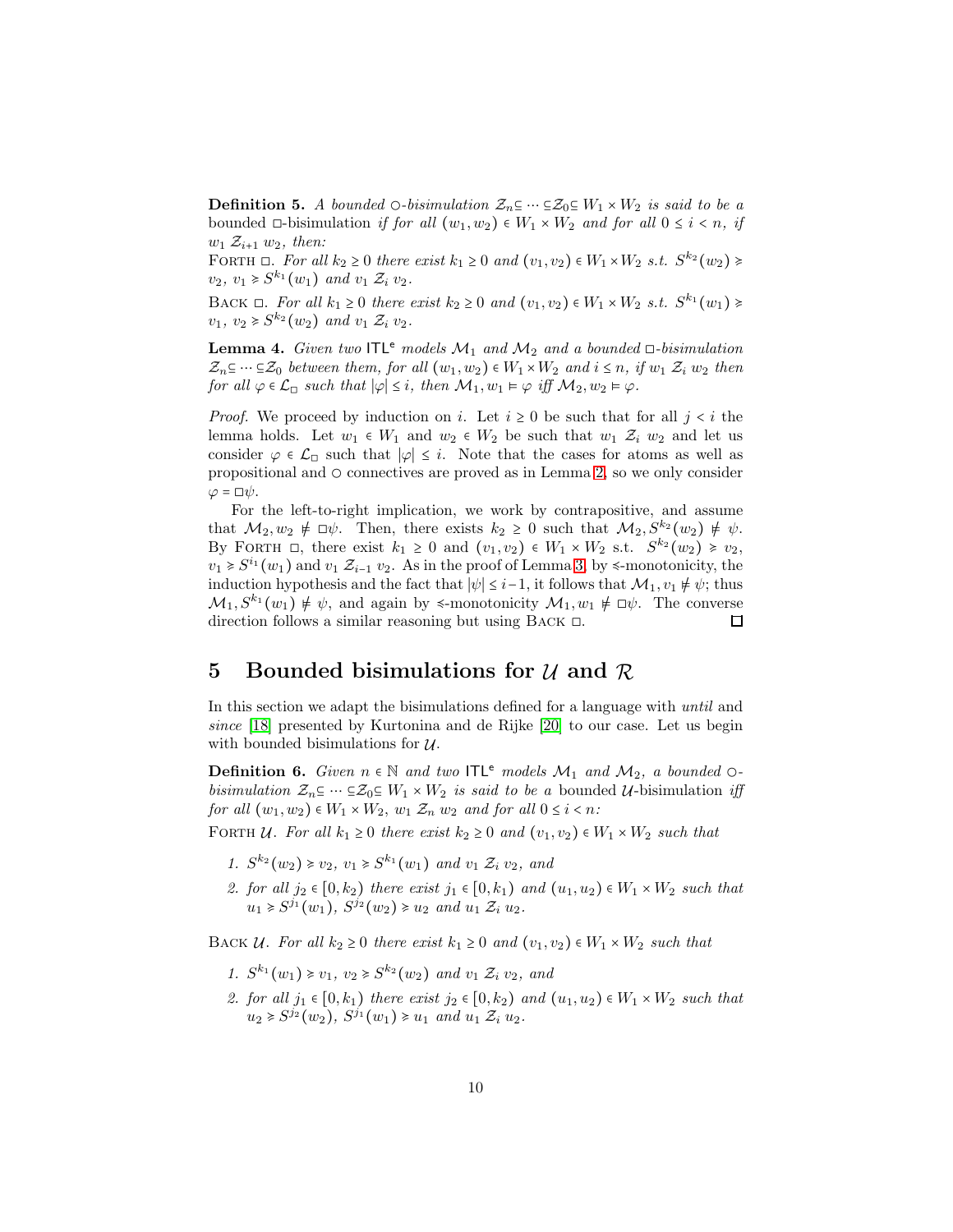As was the case before, the following lemma states that two bounded  $\mathcal{U}$ bisimilar models agree on small  $\mathcal{L}_{\mathcal{U}}$  formulas.

<span id="page-10-0"></span>**Lemma 5.** Given two  $\Pi\mathsf{L}^e$  models  $\mathcal{M}_1$  and  $\mathcal{M}_2$  and a bounded  $\mathcal{U}$ -bisimulation  $\mathcal{Z}_n \subset \cdots \subset \mathcal{Z}_0$  between them, for all  $m \leq n$  and  $(w_1, w_2) \in W_1 \times W_2$ , if  $w_1 \mathcal{Z}_m w_2$ then for all  $\varphi \in \mathcal{L}_{\mathcal{U}}$  such that  $|\varphi| \leq n$ ,  $\mathcal{M}_1, w_1 \models \varphi$  iff  $\mathcal{M}_2, w_2 \models \varphi$ .

*Proof.* Once again, proceed by induction on n. Let  $m \leq n$  be such that for all  $k < m$  the lemma holds. Let  $w_1 \in W_1$  and  $w_2 \in W_2$  be such that  $w_1 \mathcal{Z}_m w_2$  and let us consider  $\varphi \in \mathcal{L}_{\mathcal{U}}$  such that  $|\varphi| \leq m$ . As before, we only consider the 'new' case, where  $\varphi = \theta \mathcal{U} \psi$ . From left to right, assume that  $\mathcal{M}_1, w_1 \vDash \varphi \mathcal{U} \psi$ . Then, there exists  $i_1 \geq 0$  such that  $\mathcal{M}_1, S^{i_1}(w_1) \models \psi$  and for all  $j_1$  satisfying  $0 \leq j_1 < i_1$ ,  $\mathcal{M}_1, S^{j_1}(w_1) \models \varphi$ . By FORTH  $\mathcal{U}$ , there exist  $i_2 \geq 0$  and  $(v_1, v_2) \in W_1 \times W_2$ such that 1.  $S^{i_2}(w_2) \geq v_2, v_1 \geq S^{i_1}(w_1)$  and  $v_1 \mathcal{Z}_{m-1}$   $v_2$ ; 2. for all  $j_2$  satisfying  $0 \le j_2 < i_2$  there exist  $j_1 \in [0, i_1)$  and  $(u_1, u_2) \in W_1 \times W_2$  s. t.  $u_1 \ge S^{j_1}(w_1)$ ,  $S^{j_2}(w_2) \geq u_2$  and  $u_1 \mathcal{Z}_{m-1} u_2$ .

From the first item,  $\leq$ -monotonicity, the fact that  $|\psi| \leq m-1$ , and the induction hypothesis, it follows that  $\mathcal{M}_2, S^{i_2}(w_2) \models \psi$ . Take any j<sub>2</sub> satisfying  $0 \leq j_2 < i_2$ . By the second item, the fact that  $|\theta| \leq m-1$ , and the induction hypothesis, we conclude that  $\mathcal{M}_2$ ,  $S^{j_2}(w_2) \models \varphi$  so  $\mathcal{M}_2$ ,  $w_2 \models \varphi \mathcal{U} \psi$ . The right-to-left direction is symmetric (but using BACK  $\mathcal{U}$ ). 口

Finally, we define bounded bisimulations for  $\mathcal{R}$ .

**Definition 7.** A bounded  $\bigcirc$ -bisimulation  $\mathcal{Z}_n \subseteq \cdots \subseteq \mathcal{Z}_0 \subseteq W_1 \times W_2$  is said to be a bounded  $\mathcal{R}$ -bisimulation if for all  $(w_1, w_2) \in W_1 \times W_2$  such that  $w_1 \mathcal{Z}_{i+1} w_2$  and for all  $0 \leq i \leq n$ :

FORTH R. For all  $k_2 \geq 0$  there exist  $k_1 \geq 0$  and  $(v_1, v_2) \in W_1 \times W_2$  such that

- 1.  $S^{k_2}(w_2) \ge v_2, v_1 \ge S^{k_1}(w_1)$  and  $v_1 \mathcal{Z}_i v_2$ , and
- 2. for all  $j_1$  satisfying  $0 \leq j_1 < k_1$  there exist  $j_2$  such that  $0 \leq j_2 < k_2$  and  $(u_1, u_2) \in W_1 \times W_2$  s. t.  $u_1 \geq S^{j_1}(w_1)$ ,  $S^{j_2}(w_2) \geq u_2$  and  $u_1 \mathcal{Z}_i u_2$ .

BACK R. For all  $k_1 \geq 0$  there exist  $k_2 \geq 0$  and  $(v_1, v_2) \in W_1 \times W_2$  such that

- 1.  $S^{k_1}(w_1) \geq v_1, v_2 \geq S^{k_2}(w_2)$  and  $v_1 \mathcal{Z}_i v_2$ , and
- 2. for all  $j_2$  satisfying  $0 \le j_2 < k_2$  there exist  $j_1$  such that  $0 \le j_1 < k_1$  and  $(u_1, u_2) \in W_1 \times W_2 \, s. \, t. \, u_2 \geq S^{j_2}(w_2), \, S^{j_1}(w_1) \geq u_1 \, and \, u_1 \, \mathcal{Z}_i \, u_2.$

Once again, we obtain a corresponding bisimulation lemma for  $\mathcal{L}_{\mathcal{R}}$ .

**Lemma 6.** Given two  $ITL^e$  models  $M_1$  and  $M_2$  and a bounded  $\mathcal{R}$ -bisimulation  $\mathcal{Z}_n \subseteq \cdots \subseteq \mathcal{Z}_0$  between them, for all  $m \leq n$  and  $(w_1, w_2) \in W_1 \times W_2$ , if  $w_1 \mathcal{Z}_m w_2$ then for all  $\varphi \in \mathcal{L}_{\mathcal{U}}$  such that  $|\varphi| \leq m$ ,  $\mathcal{M}_1, w_1 \models \varphi$  iff  $\mathcal{M}_2, w_2 \models \varphi$ .

*Proof.* As before, we proceed by induction on n; the critical case where  $\varphi = \theta \mathcal{R} \psi$ follows by a combination of the reasoning for Lemmas [4](#page-9-0) and Lemma [4.](#page-9-0) Details are left to the reader.  $\Box$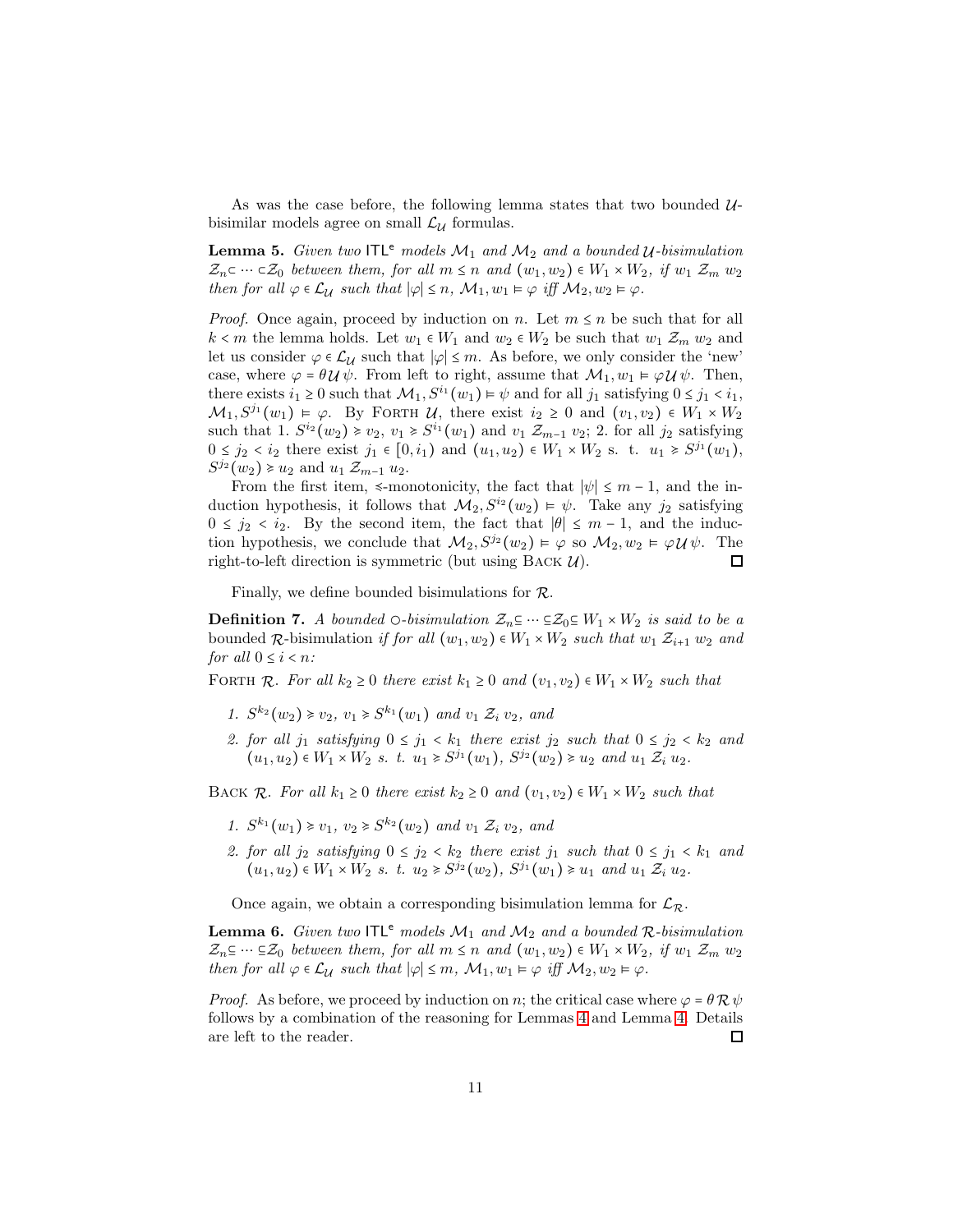<span id="page-11-0"></span>

Figure 1: The here-and-there model  $\mathcal{H}_n$ . Black dots satisfy the atom p, white dots do not; all other atoms are false everywhere. Dashed lines indicate ≼ and solid lines indicate S. The  $\leq_i$ -equivalence classes are shown as grey regions.

## 6 Definability and undefinability of modal operators

In this section, we explore the question of when it is that the basic connectives can or cannot be defined in terms of each other. It is known that, classically,  $\diamond$ and  $\Box$  are interdefinable, as are  $\mathcal U$  and  $\mathcal R$ ; we will see that this is not the case intuitionistically. On the other hand,  $\mathcal{U}$  (and hence  $\mathcal{R}$ ) is not definable in terms of  $\Diamond$ ,  $\Box$  in the classical setting [\[18\]](#page-16-7), and this result immediately carries over to the intuitionistic setting, as the class of classical LTL models can be seen as the subclass of that of dynamic posets where the partial order is the identity.

Interdefinability of modal operators can vary within intermediate logics. For example,  $\land$ ,  $\lor$  and  $\rightarrow$  are basic connectives in propositional intuitionistic logic, but in the intermediate logic of here-and-there [\[15\]](#page-16-9),  $\wedge$  [\[1,](#page-15-12) [2\]](#page-15-8) and  $\rightarrow$  [\[1\]](#page-15-12) are basic operators while  $\vee$  is definable in terms of  $\rightarrow$  and  $\wedge$  [\[22\]](#page-16-10). In first-order here-and-there [\[21\]](#page-16-11), the quantifier ∃ is definable in terms of  $\forall$  and  $\rightarrow$  [\[24\]](#page-16-12) while  $\forall$  is not definable in terms of the other operators. In the modal case, Simpson [\[30\]](#page-17-0) shows that modal operators are not interdefinable in the logic IK and Balbiani and Diéguez  $[2]$  proved the same result for the linear time temporal extension of here-and-there. This last proof is adapted to show that modal operators are not definable in  $ITL<sup>e</sup>$ . Note, however, that here we correct the claim of [\[2\]](#page-15-8) stating that  $\diamond$  is not here-and-there definable in terms of  $\square$ .

Let us begin by studying the definability of  $\Box$  in terms of  $\Diamond$  and  $\mathcal{U}$ . Below, if  $\mathcal{L}' \subseteq \mathcal{L}, \varphi \in \mathcal{L}$  and  $\Omega$  is a class of models, we say that  $\varphi$  is  $\mathcal{L}'$ -definable over  $\Omega$ if there is  $\varphi' \in \mathcal{L}'$  such that  $\Omega \models \varphi \leftrightarrow \varphi'$ .

**Theorem 4.** The connective  $\Box$  is not  $\mathcal{L}_{\mathcal{U}}$ -definable, even over the class of finite here-and-there models.

*Proof.* For  $n > 0$  consider a model  $\mathcal{H}_n = (W, \leq, S, V)$  with  $W = \{0, \dots, n+1\} \times$  $\{0,1\}, (i,j) \leq (i',j')$  if  $i = i'$  and  $j \leq j'$ ,  $S(i,j) = (i',j')$  if and only if  $i' = i$ and  $j' \equiv j+1 \pmod{n+2}$ , and  $V(p) = W \setminus \{(n+1,0)\}\)$ . Clearly  $\mathcal{H}_n$  is a hereand-there model. For  $m \leq n$ , let  $\sim_m$  be the least equivalence relation such that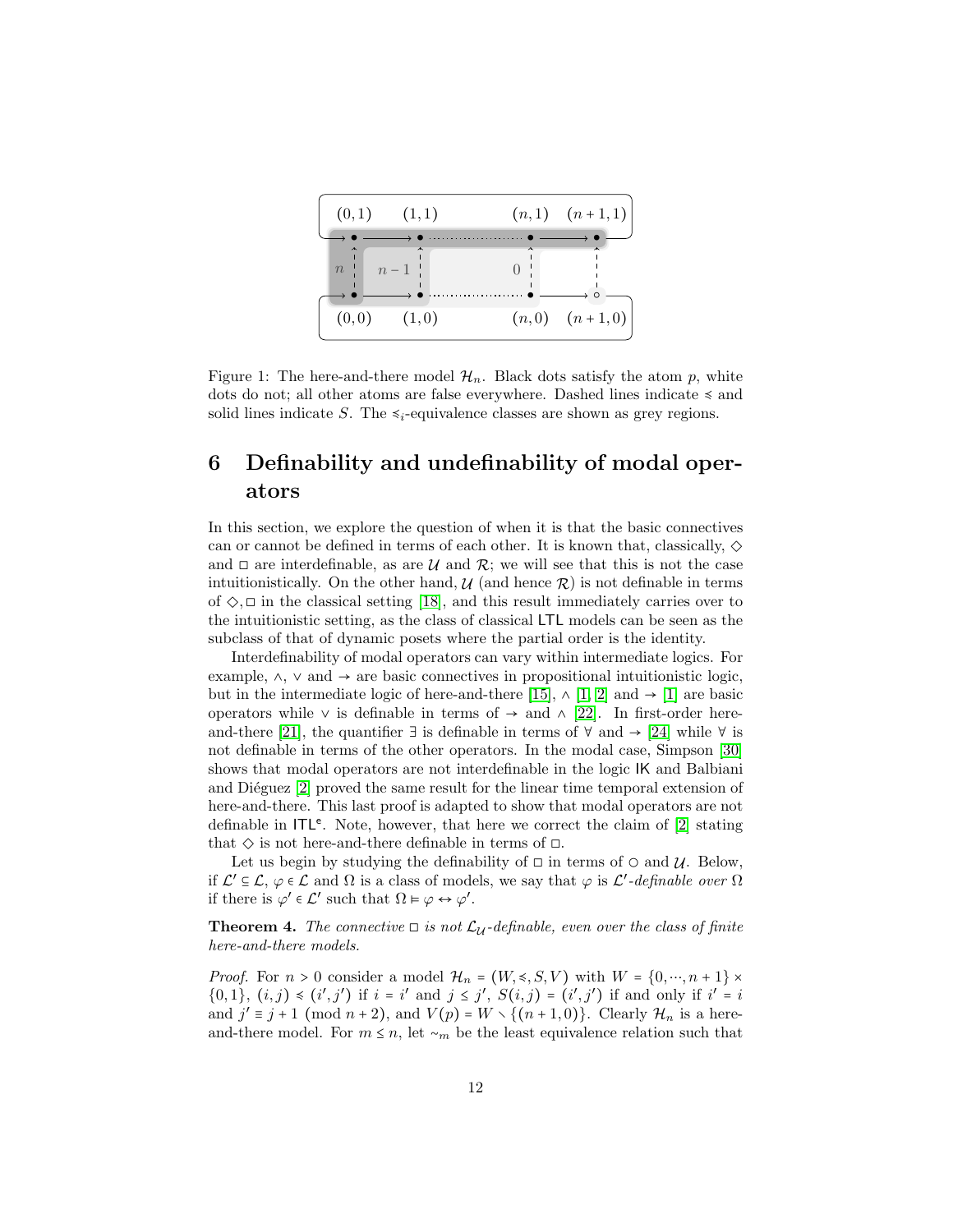$(i, j) \sim_m (i', j')$  whenever

$$
\min\{i(j-1), i'(j'-1)\} \le n-m
$$

(see Figure [1\)](#page-11-0). Then, it can easily be checked that  $(\mathcal{H}_n, (0,0)) \neq \Diamond p$ ,  $(M, (0, 1)) \models \Diamond p$ , and  $(0, 0) \sim_m (0, 1)$ .

It remains to check that  $({\sim}_m)_{m\leq n}$  is a bounded  $\mathcal{U}$ -bisimulation. The atoms,  $\rightarrow$  and  $\circ$  clauses are easily verified, so we focus on those for  $\mathcal{U}$ . Since  $\sim_m$  is symmetric, we only check the FORTH  $\mathcal U$ . Suppose that  $(i_1, j_1) \sim_m (i_2, j_2)$ , and fix  $k_1 \geq 0$ . Let  $S(i_1, j_1) = (i', j')$ . Then, we can see that  $k_2 = 0$ ,  $v_1 = (i', 1)$  and  $v_2 = (i_2, j_2)$  witness that the clause holds, where the intermediate condition for  $j_2 \in [0, k_2)$  holds vacuously since  $[0, k_2) = \emptyset$ .

By letting  $n = |\varphi|$ , we see using Lemma [5](#page-10-0) that that no  $\mathcal{L}_{\mathcal{U}}$ -formula  $\varphi$  can be equivalent to  $\square p$ . □

As a consequence:

**Corollary 1.** The connective  $\mathcal{R}$  is not definable in terms of  $\circ$  and  $\mathcal{U}$ , even over the class of persistent models.

 $\Box$ *Proof.* If we could define  $q \mathcal{R} p$ , then we could also define  $\Box p \equiv \bot \mathcal{R} p$ .

<span id="page-12-0"></span>**Proposition 5.** Over the class of here-and-there models,  $\Diamond$  is  $\mathcal{L}_{\Box}$ -definable. To be precise,  $\Diamond p$  is equivalent to

 $\varphi = (\Box(p \to \Box(p \lor \neg p)) \land \Box(\bigcirc \Box(p \lor \neg p) \to p \lor \neg p \lor \bigcirc \Box \neg p)) \to (\Box(p \lor \neg p) \land \neg \Box \neg p).$ 

*Proof.* Let  $\mathcal{M} = (T \times \{0,1\}, \leqslant, S, V)$  be a here-and-there model with  $S(t, i)$  $(f(t), i)$  (see Section [2.3\)](#page-4-1). First assume that  $x = (x_1, x_2)$  is such that  $(\mathcal{M}, x) \vDash$  $\Diamond p$ . To check that  $(\mathcal{M}, x) \models \varphi$ , let  $x' \geq x$ , so that  $x' = (x_1, x_2')$  with  $x_2' \geq x_1$ , and consider the following cases.

CASE  $(M, x') \models \Box(p \lor \neg p)$ . In this case, it is easy to see that we also have  $(\mathcal{M}, x') \models \neg \Box \neg p$  given that  $(\mathcal{M}, x) \models \Diamond p$ .

CASE  $(M, x') \neq \Box(p \lor \neg p)$ . Using the assumption that  $(M, x) \models \Diamond p$ , choose k such that  $(M, (f^k(x_1), x_2)) \models p$  and consider two sub-cases.

- 1. Suppose there is  $k' > k$  such that  $(\mathcal{M}, (f^{k'}(x_1), x'_2)) \neq p \vee \neg p$ . Then, it follows that  $(M, (f^k(x_1), x'_2)) \neq p \rightarrow \Box p \lor \neg p$  and hence  $(M, x') \neq \Box (p \rightarrow \Box p) \lor \Box p$  $\Box(p \vee \neg p)$ .
- 2. If there is not such  $k'$ , then there must be a maximal  $k' < k$  such that  $(M, (f^{k'}(x_1), x'_2)) \neq p \vee \neg p$  (otherwise, we would be in CASE  $(M, x') \models$  $\Box(p \vee \neg p)$ .). It is easily verified that

$$
(\mathcal{M}, (f^{k'}(x_1), x_2')) \notin \bigcirc \square (p \vee \neg p) \rightarrow p \vee \neg p \vee \bigcirc \square \neg p,
$$

and hence

$$
(\mathcal{M}, x') \notin \Box(\bigcirc \Box(p \vee \neg p) \rightarrow p \vee \neg p \vee \bigcirc \Box \neg p).
$$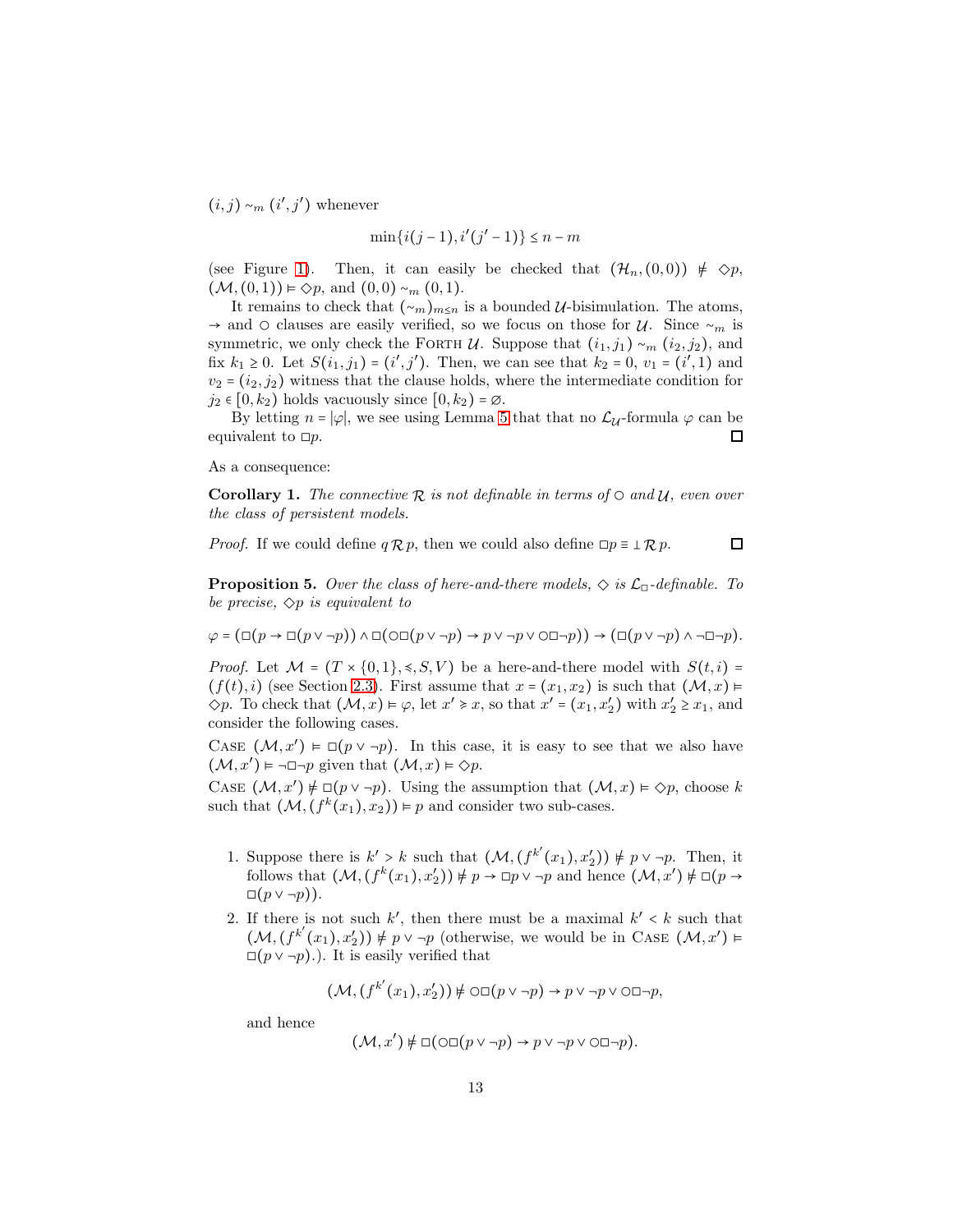

Figure 2: The expanding model  $\mathcal{E}_n$ . Notation is as in Figure [1.](#page-11-0)

Note that the above direction does not use any properties of here-and-there models, and works over arbitrary expanding models. However, we need these properties for the other implication. Suppose that  $(\mathcal{M}, x) \models \varphi$ . If  $(\mathcal{M}, x) \models$  $□(p ∨ ¬p) ∧ ¬□¬p$ , then it is readily verified that  $(\mathcal{M}, x) \models \Diamond p$ . Otherwise,

$$
(\mathcal{M},x)\not\models \Box(p\rightarrow \Box(p\vee\neg p))\wedge \Box(\Diamond\Box(p\vee\neg p)\rightarrow p\vee\neg p\vee\Diamond\Box\neg p).
$$

If  $(M, x) \neq \Box(p \rightarrow \Box(p \vee \neg p))$ , then there is k such that

$$
(\mathcal{M}, (f^k(x_1), x_2)) \neq p \to \Box(p \lor \neg p).
$$

This is only possible if  $x_2 = 0$  and  $(\mathcal{M}, (f^k(x_1), x_2)) \models p$ , so that  $(\mathcal{M}, x) \models \Diamond p$ . Similarly, if

$$
(\mathcal{M},x) \neq \Box(\bigcirc \Box(p \vee \neg p) \rightarrow p \vee \neg p \vee \bigcirc \Box \neg p),
$$

then there is k such that  $(\mathcal{M}, (f^k(x_1), x_2)) \neq \bigcirc \square (p \vee \neg p) \rightarrow p \vee \neg p \vee \square \neg p$ . This is only possible if  $x_2 = 0$ ,  $(\mathcal{M}, (f^k(x_1), x_2)) \models \bigcirc \Box(p \lor \neg p)$  and  $(\mathcal{M}, (f^k(x_1), x_2)) \notin$  $\bigcirc \Box \neg p$ . But from this it easily can be seen that there is  $k' > k$  with  $(\mathcal{M}, (f^{k'}(x_1), x_2)) \models p$ , hence  $(\mathcal{M}, x) \models \Diamond p$ .  $\Box$ 

**Corollary 2.** Over the class of here-and-there models,  $p\mathcal{U}q$  is  $\mathcal{L}_R$ -definable using the equivalence  $p \mathcal{U} q \equiv (q \mathcal{R}(p \vee q)) \wedge \Diamond p$ .

Hence, if we want to prove the undefinability of  $\Diamond$  in terms of other operators, we must turn to a wider class of models, as we will do next.

**Theorem 5.** The operator  $\Diamond$  cannot be defined in terms of  $\Box$  over the class of finite expanding models.

*Proof.* Given  $n > 0$ , consider a model  $\mathcal{E}_n = (W, \leq, S, V)$  with  $W = \{0, \cdots, n +$  $1\} \times \{0,1\}, (i,j) \leq (i',j')$  if  $i = i'$  and  $j \leq j'$ ,  $S(i,j) = (i+1,j)$  if  $i \leq n$ ,  $S(n+1,j) = (0,0)$ , and  $V(p) = \{(n+1,1)\}\$ . For  $m \leq n$ , let  $\sim_m$  be the least equivalence relation such that  $(i, j) \sim_m (i, j')$  whenever  $\max\{i, i'\} \leq n - m$ . Then, it can easily be checked that  $(M, (0, 0)) \not\models \Diamond p$ ,  $(M, (0, 1)) \models \Diamond p$ , and  $(0, 0) \sim_m (0, 1).$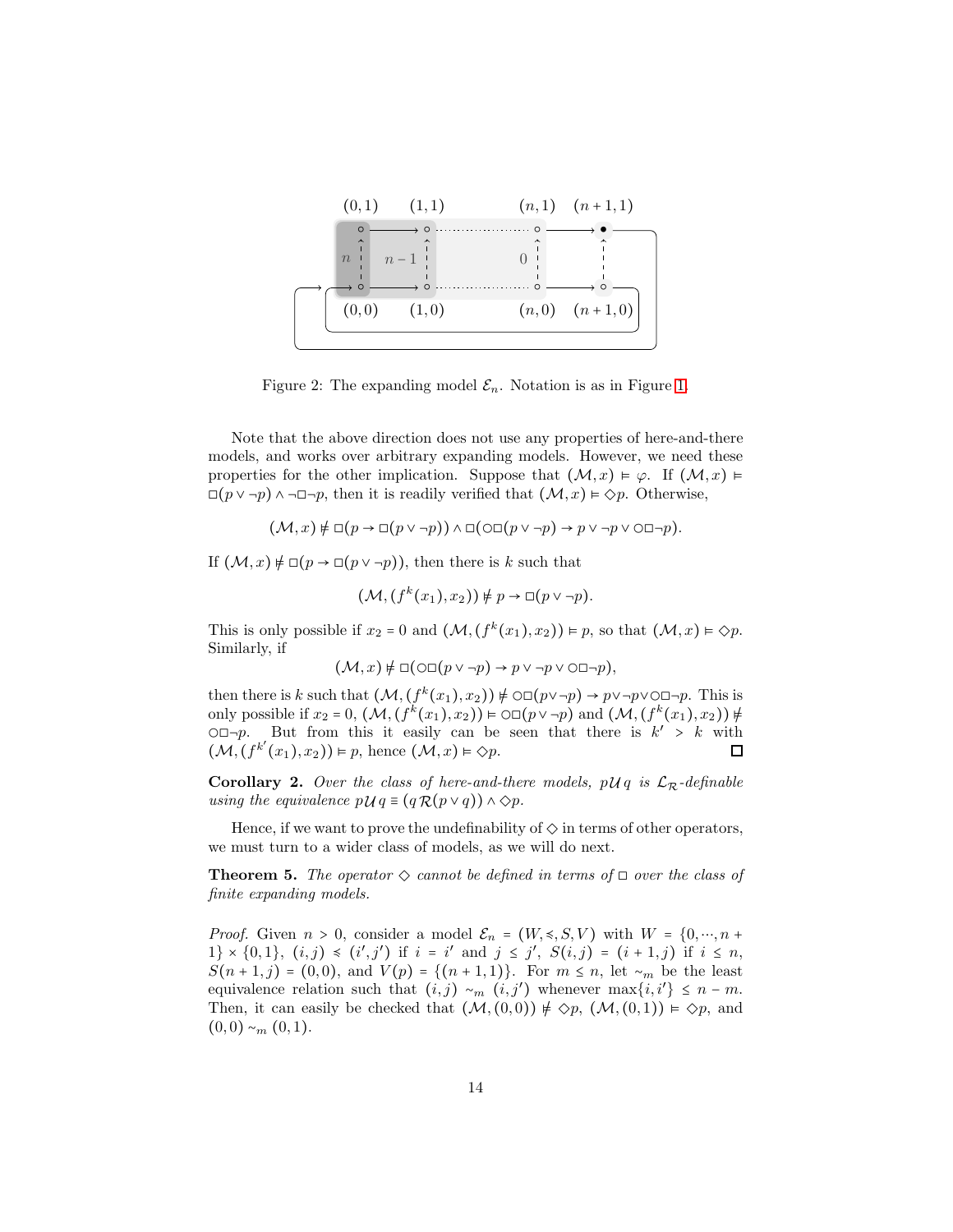It remains to check that  $({\sim}_m)_{m\leq n}$  is a bounded □-bismulation. As before, we focus on the □ clauses, specifically BACK □. Suppose that  $(i_1, j_1) \sim_m (i_2, j_2)$ and fix  $k_1 \geq 0$ . Let  $(i'_1, j'_1) = S^{k_1}(i_1, j_1)$ . Choose  $k_2 > n+1$  such that  $i_2 + k_2 \equiv i'_1$ (mod  $n+1$ ), and let  $(i'_2, j'_2) = S^{k_2}(i_2, j_2)$ . It is not hard to check that  $i'_1 = i'_2$  and  $j'_2 = 0$ , from which we obtain  $(i'_2, j'_2) \preccurlyeq (i'_1, j'_1)$ . Hence, setting  $v_1 = v_2 = (i'_2, j'_2)$ gives us the desired witnesses.

By letting *n* vary, we see that no  $\mathcal{L}_{\Box}$ -formula can be equivalent to  $\diamondsuit p$ .  $\Box$ 

### 7 Conclusions

In this paper we have investigated on  $ITL<sup>e</sup>$ , an intuitionistic analogue of LTL based on expanding domain models from modal logic. We have shown that, as happens in other modal intuitionistic logics or modal intermediate logics, modal operators are not interdefinable.

This work and  $[4]$  are the first attempts to study  $ITL<sup>e</sup>$ . Needless to say, many open questions remain. We know that ITL<sup>e</sup> is decidable, but the proposed decision procedure is non-elementary. However, there seems to be little reason to assume that this is optimal, raising the following question:

**Question 1.** Are the satisfiability and validity problems for  $ITL<sup>e</sup>$  without  $U, \mathcal{R}$ elementary? Is the full logic still decidable?

Meanwhile, we saw in Theorems [1](#page-3-1) and [2](#page-4-2) that  $ITL<sup>e</sup>$  has the strong finite model property, while ITLP does not have the finite model property at all. However, it may yet be that  $ITL<sup>p</sup>$  is decidable despite this.

#### Question 2. Is  $ITL^p$  decidable?

Regarding expressive completeness, it is known that LTL is expressively complete [\[18,](#page-16-7) [29,](#page-17-2) [12,](#page-15-6) [16\]](#page-16-13); there exists a one-to-one correspondence (over N) between the temporal language and the monadic first-order logic equipped with a linear order and 'next' relation [\[12\]](#page-15-6). It is not known whether the same property holds between  $ITL<sup>e</sup>$  and first-order intuitionistic logic.

**Question 3.** Is  $\mathcal{L}$  equally expressive to monadic first-order logic over the class of dynamic or persistent models?

Finally, a sound and complete axiomatization for  $ITL<sup>e</sup>$  remains to be found. The results we have presented here could be a first step in this direction, and we conclude with the following:

Question 4. Are the  $ITL<sup>e</sup>-valid formulas listed in this work, together with the$ intuitionistic tautologies and standard inference rules, complete for the class of dynamic posets? Is the logic augmented with  $(\text{Op} \rightarrow \text{O}q) \rightarrow \text{O}(p \rightarrow q)$  complete for the class of persistent models?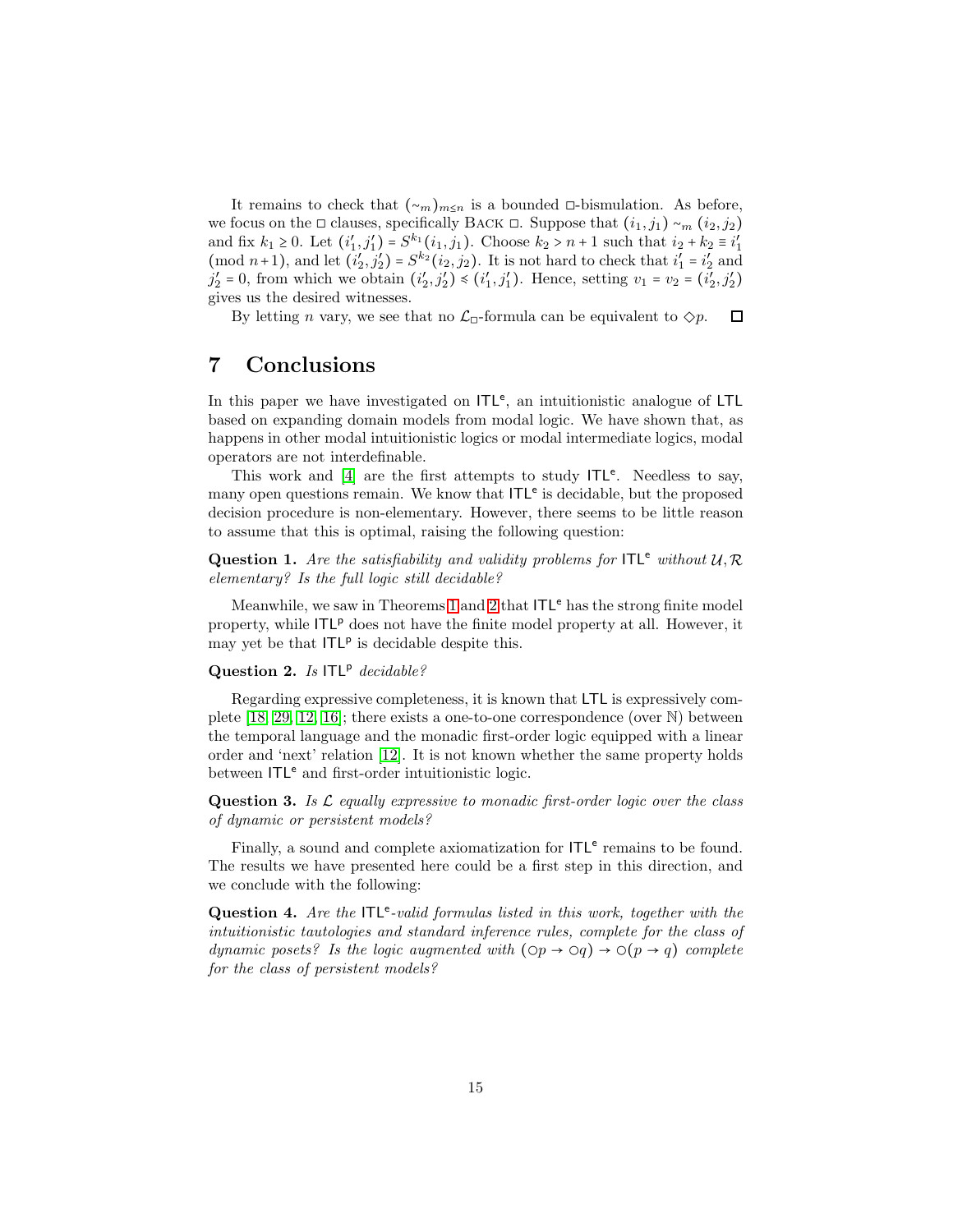### <span id="page-15-12"></span>References

- [1] Felicidad Aguado, Pedro Cabalar, David Pearce, Gilberto Pérez, and Concepción Vidal. A denotational semantics for equilibrium logic. TPLP, 15(4-5):620–634, 2015.
- <span id="page-15-8"></span>[2] P. Balbiani and M. Diéguez. Temporal here and there. In M. Loizos and A. Kakas, editors, Logics in Artificial Intelligence, pages 81–96. Springer, 2016.
- <span id="page-15-11"></span><span id="page-15-4"></span>[3] Patrick Blackburn, Maarten de Rijke, and Yde Venema. Modal Logic. Cambridge University Press, New York, NY, USA, 2001.
- [4] J. Boudou, M. Diéguez, and D. Fernández-Duque. A decidable intuitionistic temporal logic. In 26th EACSL Annual Conference on Computer Science Logic (CSL), pages 14:1–14:17, 2017.
- <span id="page-15-0"></span>[5] Alexander V. Chagrov and Michael Zakharyaschev. Modal Logic, volume 35 of Oxford logic guides. Oxford University Press, 1997.
- <span id="page-15-1"></span>[6] D. Van Dalen. Intuitionistic logic. In Handbook of Philosophical Logic, volume 166, pages 225–339. Springer Netherlands, 1986.
- <span id="page-15-3"></span>[7] Rowan Davies. A temporal-logic approach to binding-time analysis. In Proceedings, 11th Annual IEEE Symposium on Logic in Computer Science, New Brunswick, New Jersey, USA, July 27-30, 1996, pages 184–195, 1996.
- <span id="page-15-7"></span>[8] J. M. Davoren. On intuitionistic modal and tense logics and their classical companion logics: Topological semantics and bisimulations. Annals of Pure and Applied Logic, 161(3):349367, 2009.
- <span id="page-15-2"></span>[9] W. B. Ewald. Intuitionistic tense and modal logic. The Journal of Symbolic Logic,  $51(1):166-179$ , 1986.
- <span id="page-15-9"></span>[10] David Fernández-Duque. The intuitionistic temporal logic of dynamical systems. arXiv, 1611.06929 [math.LO], 2016.
- <span id="page-15-10"></span>[11] G Fischer Servi. Axiomatisations for some intuitionistic modal logics. In Rend. Sem. Mat. Univers. Polit. Torino, volume 42, pages 179–194, Torino, Italy, 1984.
- <span id="page-15-6"></span>[12] D. Gabbay, A. Pnueli, S. Shelah, and J. Stavi. On the Temporal Analysis of Fairness. In Proc. of the  $7<sup>th</sup>$  ACM SIGPLAN-SIGACT Symposium on Principles of Programming Languages (POPL'80), pages 163–173, Las Vegas, Nevada, USA, 1980.
- <span id="page-15-5"></span>[13] D. Gabelaia, A. Kurucz, F. Wolter, and M. Zakharyaschev. Non-primitive recursive decidability of products of modal logics with expanding domains. Annals of Pure and Applied Logic, 142(1-3):245–268, 2006.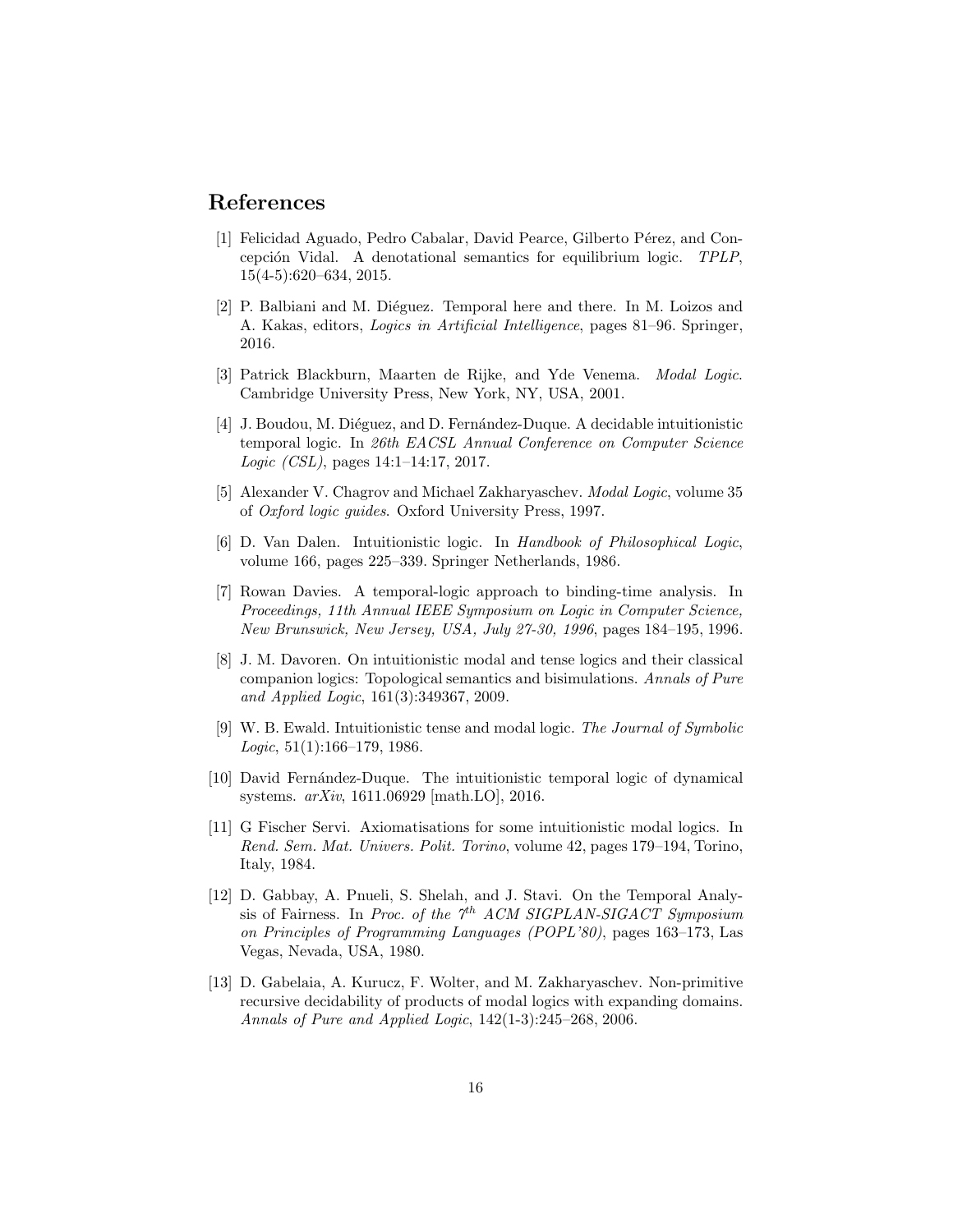- <span id="page-16-5"></span>[14] R. Goldblatt. Logics of Time and Computation. Number 7 in CSLI Lecture Notes. Center for the Study of Language and Information, Stanford, California, 2 edition, 1992. second edition.
- <span id="page-16-9"></span>[15] A. Heyting. Die formalen Regeln der intuitionistischen Logik. Sitzungsberichte der Preussischen Akademie der Wissenschaften. Physikalischmathematische Klasse. Deütsche Akademie der Wissenschaften zu Berlin, Mathematisch-Naturwissenschaftliche Klasse, 1930.
- <span id="page-16-13"></span>[16] I Hodkinson. Expressive completeness of until and since over dedekind complete linear time. Modal logic and process algebra, 53:171–185, 1995.
- <span id="page-16-2"></span>[17] Norihiro Kamide and Heinrich Wansing. Combining linear-time temporal logic with constructiveness and paraconsistency. J. Applied Logic, 8(1):33-61, 2010.
- <span id="page-16-7"></span><span id="page-16-1"></span>[18] H. Kamp. Tense Logic and the Theory of Linear Order. PhD thesis, University of California, Los Angeles, California, USA, 1968.
- [19] Kensuke Kojima and Atsushi Igarashi. Constructive linear-time temporal logic: Proof systems and Kripke semantics. Information and Computation,  $209(12):1491 - 1503, 2011.$
- <span id="page-16-8"></span>[20] Natasha Kurtonina and Maarten de Rijke. Bisimulations for temporal logic. Journal of Logic, Language and Information, 6(4):403–425, 1997.
- <span id="page-16-11"></span>[21] Vladimir Lifschitz, David Pearce, and Agustn Valverde. A Characterization of Strong Equivalence for Logic Programs with Variables, page 188200. Springer Berlin Heidelberg, Berlin, Heidelberg, 2007.
- <span id="page-16-10"></span>[22] J. Lukasiewicz. Die logik und das grundlagenproblem. Les Entreties de Zürich sur les Fondaments et la Méthode des Sciences Mathématiques, 12(6-9):82–100, 1938.
- <span id="page-16-12"></span><span id="page-16-0"></span>[23] G. Mints. A Short Introduction to Intuitionistic Logic. Springer, 2000.
- [24] Grigori Mints. Cut-free formulations for a quantified logic of here and there. Annals of Pure and Applied Logic, 162(3):237242, 2010.
- <span id="page-16-4"></span>[25] Hirokazu Nishimura. Semantical analysis of constructive PDL. Publications of the Research Institute for Mathematical Sciences, Kyoto University, 18:427–438, 1982.
- <span id="page-16-6"></span>[26] Anna Patterson. Bisimulation and propositional intuitionistic logic, page 347360. Springer Berlin Heidelberg, Berlin, Heidelberg, 1997.
- <span id="page-16-3"></span>[27] Gordon Plotkin and Colin Stirling. A framework for intuitionistic modal logics: Extended abstract. In Proceedings of the 1986 Conference on Theoretical Aspects of Reasoning About Knowledge, TARK '86, pages 399–406, San Francisco, CA, USA, 1986. Morgan Kaufmann Publishers Inc.